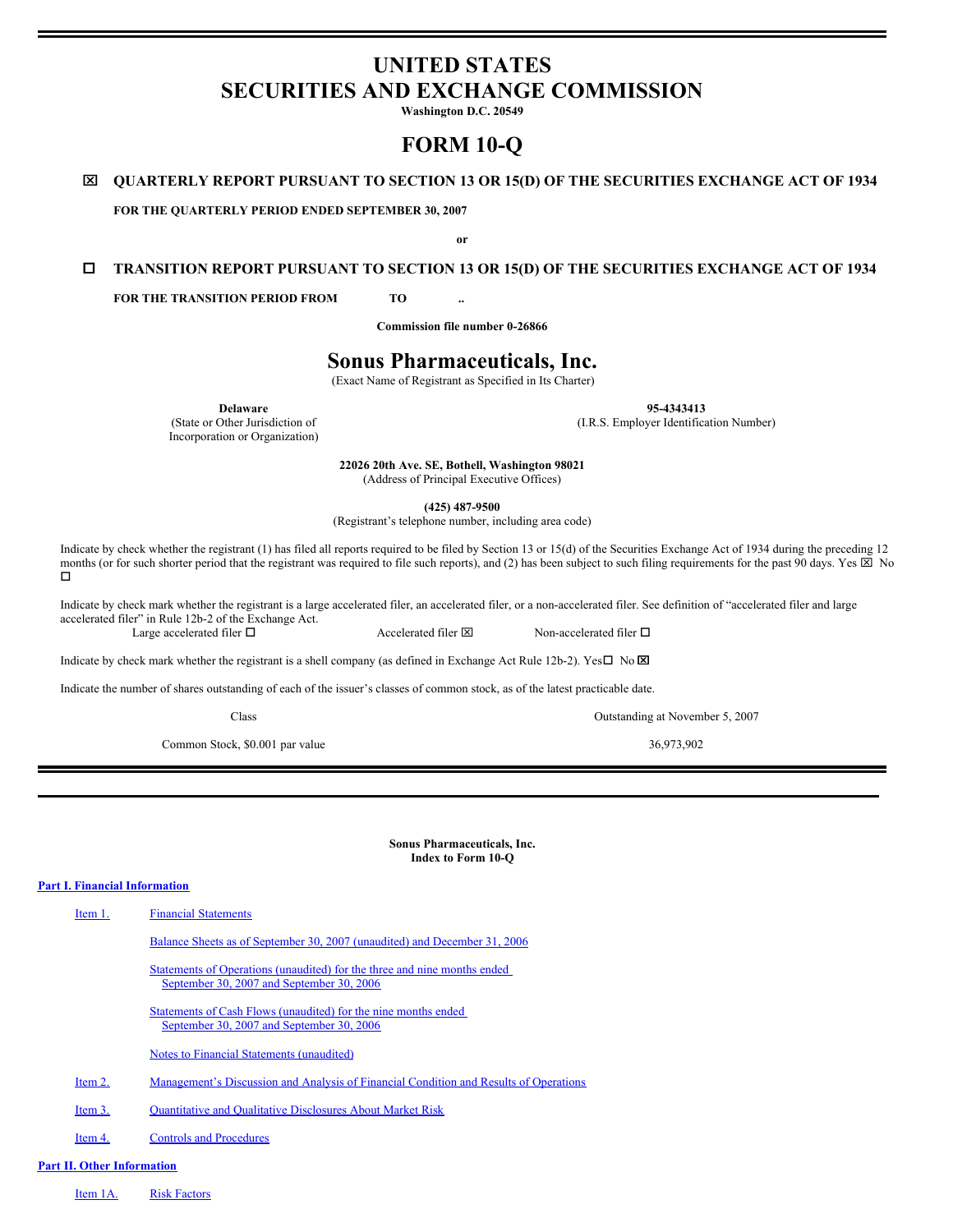<span id="page-1-0"></span>Items 1, 2, 3, 4 and 5 are not applicable and therefore have been omitted.

## **Part I. Financial Information**

## <span id="page-1-1"></span>**Item 1. Financial Statements**

## **Sonus Pharmaceuticals, Inc. Balance Sheets**

<span id="page-1-2"></span>

| (unaudited)<br><b>Assets</b><br>Current assets:<br>Cash and cash equivalents<br>\$<br>2,288,397<br><sup>\$</sup><br>35,771,784<br>Marketable securities<br>38.376.614<br>22,506,086<br>Accounts receivable from related party<br>4,577,313<br>8,043,771<br>Other current assets<br>1,290,883<br>524,470<br>Total current assets<br>46,533,207<br>66,846,111<br>Equipment, furniture and leasehold improvements, net<br>1,352,303<br>Other assets<br>439,822<br><b>Total</b> assets<br>48,325,332<br><b>Liabilities and Stockholders' Equity</b><br>Current liabilities:<br>\$<br>Accounts payable<br>292,227<br>\$<br>Accounts payable to related party<br>2,630,300<br>Accrued expenses<br>8,889,180<br>Deferred revenue from related party<br>6,927,174<br>Other current liabilities<br>Total current liabilities<br>18,738,881<br>Deferred revenue from related party, less current portion<br>Commitments and contingencies<br>Stockholders' equity:<br>Preferred stock; \$.001 par value; 5,000,000 authorized; no shares issued or outstanding<br>Common stock; \$.001 par value; 75,000,000 shares authorized; 36,973,902 and 36,853,974 shares issued and<br>outstanding at September 30, 2007 and December 31, 2006, respectively<br>156,323,186<br>Accumulated deficit<br>(126, 734, 778)<br>Accumulated other comprehensive loss<br>(1,957)<br>29,586,451<br>Total stockholders' equity<br>Total liabilities and stockholders' equity<br>48, 325, 332<br>\$ | September 30,<br>2007 |  |  | December 31,<br>2006 |
|------------------------------------------------------------------------------------------------------------------------------------------------------------------------------------------------------------------------------------------------------------------------------------------------------------------------------------------------------------------------------------------------------------------------------------------------------------------------------------------------------------------------------------------------------------------------------------------------------------------------------------------------------------------------------------------------------------------------------------------------------------------------------------------------------------------------------------------------------------------------------------------------------------------------------------------------------------------------------------------------------------------------------------------------------------------------------------------------------------------------------------------------------------------------------------------------------------------------------------------------------------------------------------------------------------------------------------------------------------------------------------------------------------------------------------------------------------------------|-----------------------|--|--|----------------------|
|                                                                                                                                                                                                                                                                                                                                                                                                                                                                                                                                                                                                                                                                                                                                                                                                                                                                                                                                                                                                                                                                                                                                                                                                                                                                                                                                                                                                                                                                        |                       |  |  |                      |
|                                                                                                                                                                                                                                                                                                                                                                                                                                                                                                                                                                                                                                                                                                                                                                                                                                                                                                                                                                                                                                                                                                                                                                                                                                                                                                                                                                                                                                                                        |                       |  |  |                      |
|                                                                                                                                                                                                                                                                                                                                                                                                                                                                                                                                                                                                                                                                                                                                                                                                                                                                                                                                                                                                                                                                                                                                                                                                                                                                                                                                                                                                                                                                        |                       |  |  |                      |
|                                                                                                                                                                                                                                                                                                                                                                                                                                                                                                                                                                                                                                                                                                                                                                                                                                                                                                                                                                                                                                                                                                                                                                                                                                                                                                                                                                                                                                                                        |                       |  |  |                      |
|                                                                                                                                                                                                                                                                                                                                                                                                                                                                                                                                                                                                                                                                                                                                                                                                                                                                                                                                                                                                                                                                                                                                                                                                                                                                                                                                                                                                                                                                        |                       |  |  |                      |
|                                                                                                                                                                                                                                                                                                                                                                                                                                                                                                                                                                                                                                                                                                                                                                                                                                                                                                                                                                                                                                                                                                                                                                                                                                                                                                                                                                                                                                                                        |                       |  |  |                      |
|                                                                                                                                                                                                                                                                                                                                                                                                                                                                                                                                                                                                                                                                                                                                                                                                                                                                                                                                                                                                                                                                                                                                                                                                                                                                                                                                                                                                                                                                        |                       |  |  |                      |
|                                                                                                                                                                                                                                                                                                                                                                                                                                                                                                                                                                                                                                                                                                                                                                                                                                                                                                                                                                                                                                                                                                                                                                                                                                                                                                                                                                                                                                                                        |                       |  |  |                      |
|                                                                                                                                                                                                                                                                                                                                                                                                                                                                                                                                                                                                                                                                                                                                                                                                                                                                                                                                                                                                                                                                                                                                                                                                                                                                                                                                                                                                                                                                        |                       |  |  | 1,186,174            |
|                                                                                                                                                                                                                                                                                                                                                                                                                                                                                                                                                                                                                                                                                                                                                                                                                                                                                                                                                                                                                                                                                                                                                                                                                                                                                                                                                                                                                                                                        |                       |  |  | 460,717              |
|                                                                                                                                                                                                                                                                                                                                                                                                                                                                                                                                                                                                                                                                                                                                                                                                                                                                                                                                                                                                                                                                                                                                                                                                                                                                                                                                                                                                                                                                        |                       |  |  | 68,493,002           |
|                                                                                                                                                                                                                                                                                                                                                                                                                                                                                                                                                                                                                                                                                                                                                                                                                                                                                                                                                                                                                                                                                                                                                                                                                                                                                                                                                                                                                                                                        |                       |  |  |                      |
|                                                                                                                                                                                                                                                                                                                                                                                                                                                                                                                                                                                                                                                                                                                                                                                                                                                                                                                                                                                                                                                                                                                                                                                                                                                                                                                                                                                                                                                                        |                       |  |  |                      |
|                                                                                                                                                                                                                                                                                                                                                                                                                                                                                                                                                                                                                                                                                                                                                                                                                                                                                                                                                                                                                                                                                                                                                                                                                                                                                                                                                                                                                                                                        |                       |  |  | 898,486              |
|                                                                                                                                                                                                                                                                                                                                                                                                                                                                                                                                                                                                                                                                                                                                                                                                                                                                                                                                                                                                                                                                                                                                                                                                                                                                                                                                                                                                                                                                        |                       |  |  | 1,473,050            |
|                                                                                                                                                                                                                                                                                                                                                                                                                                                                                                                                                                                                                                                                                                                                                                                                                                                                                                                                                                                                                                                                                                                                                                                                                                                                                                                                                                                                                                                                        |                       |  |  | 11,928,124           |
|                                                                                                                                                                                                                                                                                                                                                                                                                                                                                                                                                                                                                                                                                                                                                                                                                                                                                                                                                                                                                                                                                                                                                                                                                                                                                                                                                                                                                                                                        |                       |  |  | 5,545,919            |
|                                                                                                                                                                                                                                                                                                                                                                                                                                                                                                                                                                                                                                                                                                                                                                                                                                                                                                                                                                                                                                                                                                                                                                                                                                                                                                                                                                                                                                                                        |                       |  |  | 64,792               |
|                                                                                                                                                                                                                                                                                                                                                                                                                                                                                                                                                                                                                                                                                                                                                                                                                                                                                                                                                                                                                                                                                                                                                                                                                                                                                                                                                                                                                                                                        |                       |  |  | 19,910,371           |
|                                                                                                                                                                                                                                                                                                                                                                                                                                                                                                                                                                                                                                                                                                                                                                                                                                                                                                                                                                                                                                                                                                                                                                                                                                                                                                                                                                                                                                                                        |                       |  |  | 5,540,694            |
|                                                                                                                                                                                                                                                                                                                                                                                                                                                                                                                                                                                                                                                                                                                                                                                                                                                                                                                                                                                                                                                                                                                                                                                                                                                                                                                                                                                                                                                                        |                       |  |  |                      |
|                                                                                                                                                                                                                                                                                                                                                                                                                                                                                                                                                                                                                                                                                                                                                                                                                                                                                                                                                                                                                                                                                                                                                                                                                                                                                                                                                                                                                                                                        |                       |  |  |                      |
|                                                                                                                                                                                                                                                                                                                                                                                                                                                                                                                                                                                                                                                                                                                                                                                                                                                                                                                                                                                                                                                                                                                                                                                                                                                                                                                                                                                                                                                                        |                       |  |  |                      |
|                                                                                                                                                                                                                                                                                                                                                                                                                                                                                                                                                                                                                                                                                                                                                                                                                                                                                                                                                                                                                                                                                                                                                                                                                                                                                                                                                                                                                                                                        |                       |  |  |                      |
|                                                                                                                                                                                                                                                                                                                                                                                                                                                                                                                                                                                                                                                                                                                                                                                                                                                                                                                                                                                                                                                                                                                                                                                                                                                                                                                                                                                                                                                                        |                       |  |  | 154,780,939          |
|                                                                                                                                                                                                                                                                                                                                                                                                                                                                                                                                                                                                                                                                                                                                                                                                                                                                                                                                                                                                                                                                                                                                                                                                                                                                                                                                                                                                                                                                        |                       |  |  | (111, 738, 669)      |
|                                                                                                                                                                                                                                                                                                                                                                                                                                                                                                                                                                                                                                                                                                                                                                                                                                                                                                                                                                                                                                                                                                                                                                                                                                                                                                                                                                                                                                                                        |                       |  |  | (333)                |
|                                                                                                                                                                                                                                                                                                                                                                                                                                                                                                                                                                                                                                                                                                                                                                                                                                                                                                                                                                                                                                                                                                                                                                                                                                                                                                                                                                                                                                                                        |                       |  |  | 43,041,937           |
|                                                                                                                                                                                                                                                                                                                                                                                                                                                                                                                                                                                                                                                                                                                                                                                                                                                                                                                                                                                                                                                                                                                                                                                                                                                                                                                                                                                                                                                                        |                       |  |  | 68,493,002           |

See accompanying notes.

## <span id="page-1-3"></span>3

## **Sonus Pharmaceuticals, Inc. Statements of Operations (Unaudited)**

|                                          |              | <b>Three Months</b><br><b>Ended September 30,</b> |    |               |   |              | <b>Nine Months</b><br>Ended September 30, |                |  |  |
|------------------------------------------|--------------|---------------------------------------------------|----|---------------|---|--------------|-------------------------------------------|----------------|--|--|
|                                          | 2006<br>2007 |                                                   |    | 2007          |   | 2006         |                                           |                |  |  |
| Revenue:                                 |              |                                                   |    |               |   |              |                                           |                |  |  |
| Collaboration revenue from related party | \$           | 4,079,400                                         | \$ | 4,931,212     | S | 12,401,452   | \$                                        | 16,498,417     |  |  |
|                                          |              |                                                   |    |               |   |              |                                           |                |  |  |
| Operating expenses:                      |              |                                                   |    |               |   |              |                                           |                |  |  |
| Research and development                 |              | 8,870,645                                         |    | 10,281,055    |   | 23,506,016   |                                           | 29,640,135     |  |  |
| General and administrative               |              | 1,562,420                                         |    | 1,786,317     |   | 5,666,542    |                                           | 5,442,235      |  |  |
|                                          |              |                                                   |    |               |   |              |                                           |                |  |  |
| Total operating expenses                 |              | 10,433,065                                        |    | 12,067,372    |   | 29,172,558   |                                           | 35,082,370     |  |  |
|                                          |              |                                                   |    |               |   |              |                                           |                |  |  |
| Operating loss                           |              | (6,353,665)                                       |    | (7, 136, 160) |   | (16,771,106) |                                           | (18, 583, 953) |  |  |
|                                          |              |                                                   |    |               |   |              |                                           |                |  |  |
|                                          |              |                                                   |    |               |   |              |                                           |                |  |  |
| Other income (expense):                  |              |                                                   |    |               |   |              |                                           |                |  |  |
| Other income (expense)                   |              | (629)                                             |    | 3,594         |   | (34, 632)    |                                           | (44, 447)      |  |  |
| Interest income                          |              | 546,705                                           |    | 840,384       |   | 1,810,063    |                                           | 2,092,362      |  |  |
| Interest expense                         |              |                                                   |    | (663)         |   | (434)        |                                           | (2, 496)       |  |  |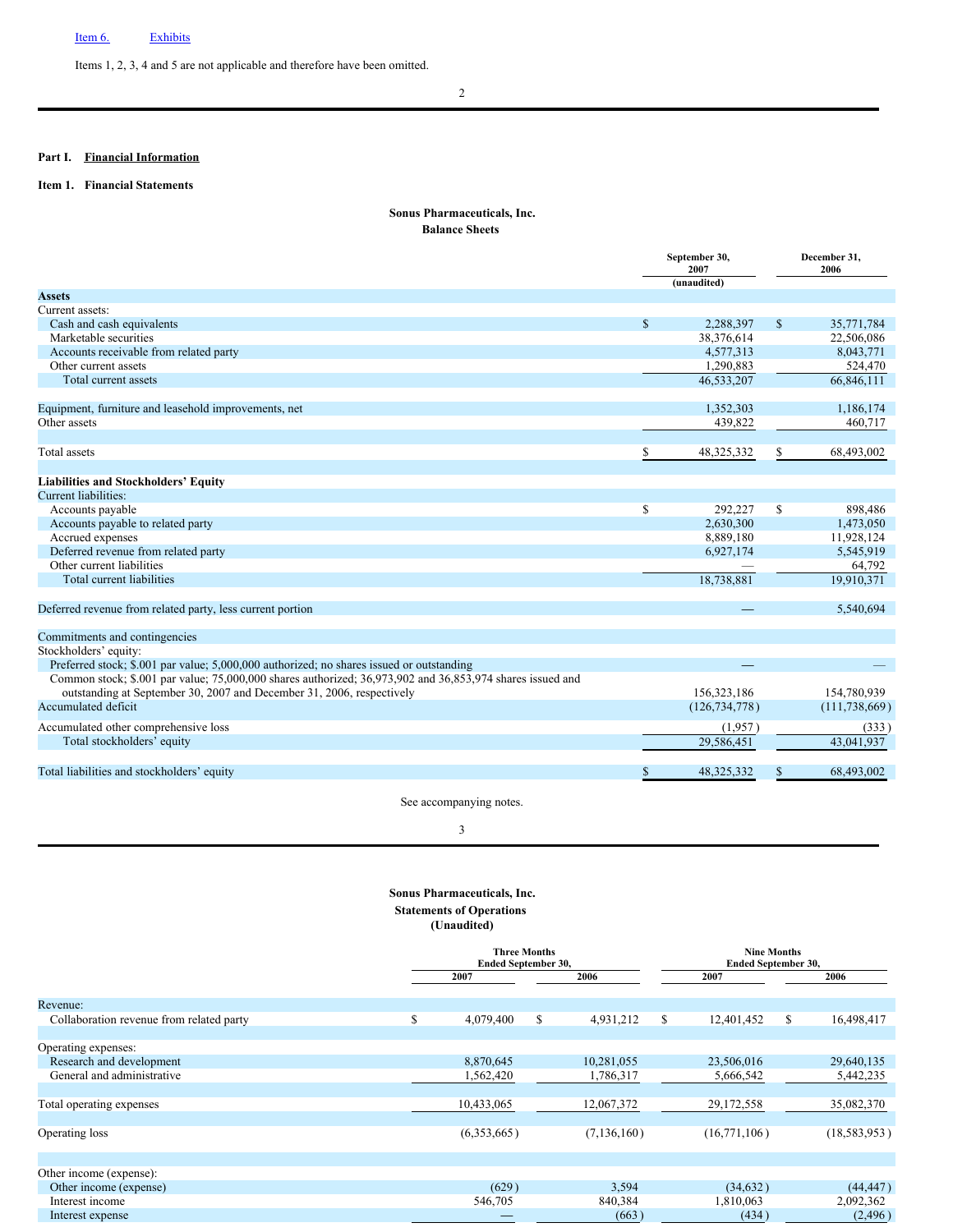| Total other income, net                                            | 546,076                 | 843,315     | 1,774,997    | 2,045,419      |
|--------------------------------------------------------------------|-------------------------|-------------|--------------|----------------|
|                                                                    |                         |             |              |                |
| Net loss                                                           | (5,807,589)             | (6,292,845) | (14,996,109) | (16, 538, 534) |
|                                                                    |                         |             |              |                |
| Basic and diluted net loss per share                               | (0.16)                  | (0.17)      | (0.41)       | (0.49)         |
|                                                                    |                         |             |              |                |
| Shares used in computation of basic and diluted net loss per share | 36,925,165              | 36,793,772  | 36,887,715   | 34,036,401     |
|                                                                    |                         |             |              |                |
|                                                                    | See accompanying notes. |             |              |                |

<span id="page-2-0"></span>4

## **Sonus Pharmaceuticals, Inc. Statements of Cash Flows (Unaudited)**

|                                                                                       |    | Nine Months Ended September 30, |              |                |  |
|---------------------------------------------------------------------------------------|----|---------------------------------|--------------|----------------|--|
|                                                                                       |    | 2007                            |              | 2006           |  |
| <b>Operating activities:</b>                                                          |    |                                 |              |                |  |
| Net loss                                                                              | \$ | (14,996,109)                    | -S           | (16, 538, 534) |  |
| Adjustments to reconcile net loss to net cash used in operating activities:           |    |                                 |              |                |  |
| Depreciation                                                                          |    | 464,646                         |              | 442,827        |  |
| Non-cash stock-based compensation                                                     |    | 1,309,235                       |              | 1,481,111      |  |
| Accretion of investments                                                              |    | (361, 884)                      |              | (41,904)       |  |
| Changes in operating assets and liabilities:                                          |    |                                 |              |                |  |
| Accounts receivable from related party                                                |    | 3,466,458                       |              | (2,615,676)    |  |
| Other current assets                                                                  |    | (766, 413)                      |              | 102,779        |  |
| Long term receivable from related party                                               |    |                                 |              | 87,500         |  |
| Other long term assets                                                                |    | 20,895                          |              | 23,507         |  |
| Accounts payable                                                                      |    | (606, 259)                      |              | (867, 137)     |  |
| Accounts payable to related party                                                     |    | 1,157,250                       |              | 866,000        |  |
| Accrued expenses                                                                      |    | (3,038,944)                     |              | 4,689,409      |  |
| Other current liabilities                                                             |    | (50,029)                        |              |                |  |
| Deferred revenue from related party                                                   |    | (4,159,439)                     |              | (4,159,439)    |  |
| Other liabilities                                                                     |    |                                 |              | (232, 023)     |  |
| Net cash used in operating activities                                                 |    | (17,560,593)                    |              | (16, 761, 580) |  |
| <b>Investing activities:</b>                                                          |    |                                 |              |                |  |
| Purchases of capital equipment and leasehold improvements                             |    | (630,775)                       |              | (676, 224)     |  |
| Purchases of marketable securities                                                    |    | (46, 444, 749)                  |              | (16,640,990)   |  |
| Proceeds from sales of marketable securities                                          |    | 30,465,514                      |              |                |  |
| Proceeds from maturities of marketable securities                                     |    | 468,967                         |              |                |  |
| Net cash used in investing activities                                                 |    | (16, 141, 043)                  |              | (17, 317, 214) |  |
|                                                                                       |    |                                 |              |                |  |
| <b>Financing activities:</b>                                                          |    |                                 |              |                |  |
| Proceeds from issuance of common stock under equity financings, net of issuance costs |    |                                 |              | 28,570,451     |  |
| Proceeds from exercise of common stock warrants                                       |    | 57,440                          |              | 301,330        |  |
| Proceeds from exercise of stock options and other                                     |    | 175,572                         |              | 99,211         |  |
| Payments on lease obligations                                                         |    | (14,763)                        |              | (20, 300)      |  |
| Net cash provided by investing activities                                             |    | 218,249                         |              | 28,950,692     |  |
| (Decrease) Increase in cash and cash equivalents for the period                       |    | (33, 483, 387)                  |              | (5, 128, 102)  |  |
| Cash and cash equivalents at beginning of period                                      |    | 35,771,784                      |              | 49,317,845     |  |
|                                                                                       |    |                                 |              |                |  |
| Total cash and cash equivalents                                                       | S  | 2,288,397                       | \$           | 44,189,743     |  |
| Supplemental cash flow information:                                                   |    |                                 |              |                |  |
| Interest paid                                                                         | \$ | 434                             | $\mathbb{S}$ | 2,496          |  |
| See accompanying notes.                                                               |    |                                 |              |                |  |
|                                                                                       |    |                                 |              |                |  |

<span id="page-2-1"></span>5

## **Sonus Pharmaceuticals, Inc. Notes to Financial Statements (Unaudited)**

### **1. Basis of Presentation**

The unaudited financial statements have been prepared in accordance with generally accepted accounting principles for interim financial information and with the instructions to Form 10-Q. Accordingly, they do not include all of the information and footnotes required to be presented for complete financial statements. The accompanying financial statements reflect all adjustments (consisting only of normal recurring items) which are, in the opinion of management, necessary for a fair presentation of the results for the interim periods presented. The accompanying Balance Sheet at December 31, 2006 has been derived from the audited financial statements included in the Company's Annual Report on Form 10-K for the year then ended. The financial statements and related disclosures have been prepared with the assumption that users of the interim financial information have read or have access to the audited financial statements for the preceding fiscal year. Accordingly, these financial statements should be read in conjunction with the audited financial statements and the related notes thereto included in the Annual Report on Form 10-K for the year ended December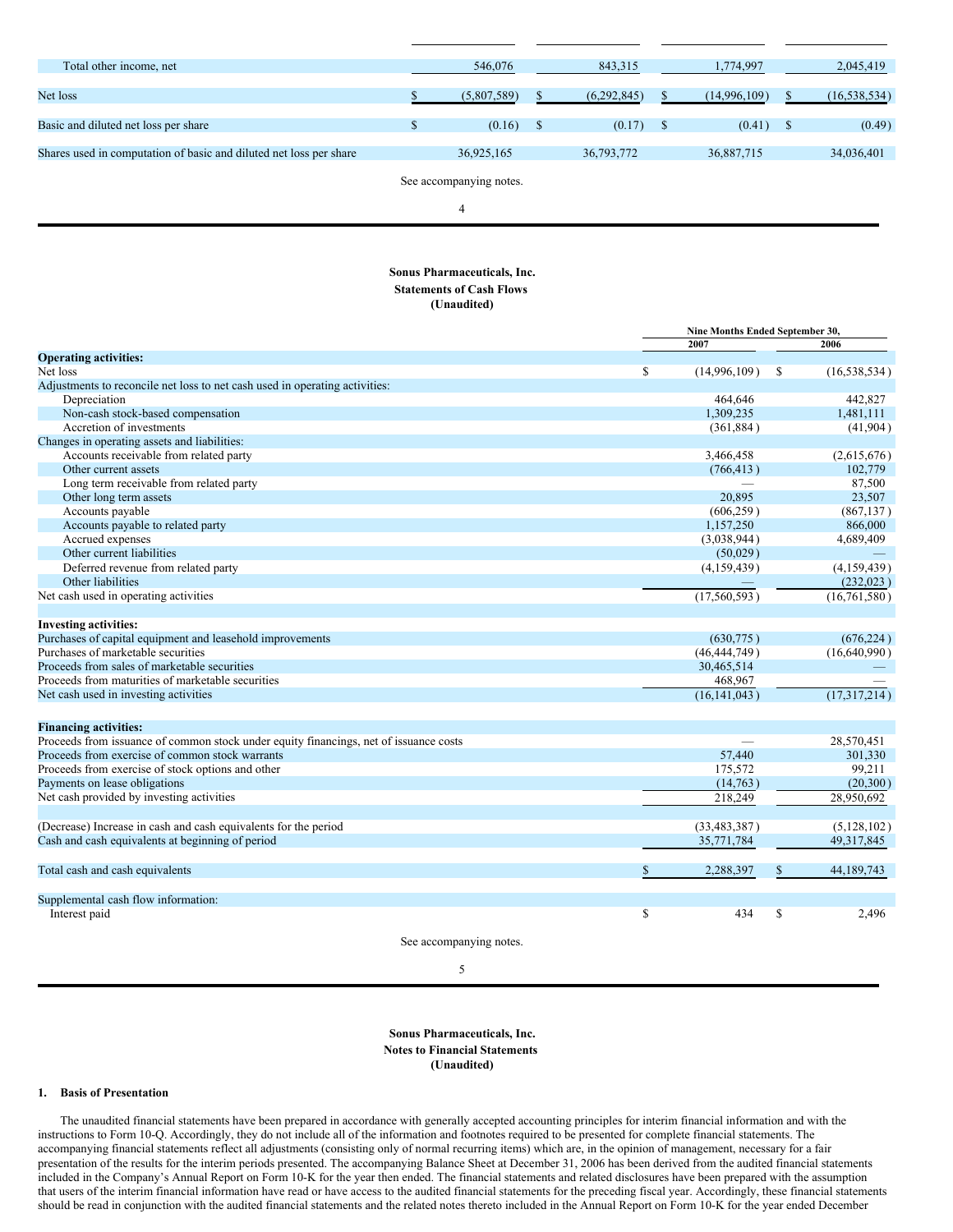#### 31, 2006 and filed with the Securities and Exchange Commission on March 16, 2007.

### **2. Related Party**

The Company engages in significant transactions with Bayer Schering Pharma AG, Germany ("Bayer Schering"). Bayer Schering is a related party due to their ownership interest in the Company (10.6% fully diluted) and has been appropriately identified as such on the face of the financial statements. All amounts disclosed on the face of the financial statements with related parties are attributable to Bayer Schering. Please see Note 3 "Collaboration and License Agreement with Bayer Schering Pharma AG" for additional details.

#### **3. Collaboration and License Agreement with Bayer Schering Pharma AG**

On October 17, 2005, Sonus entered into a Collaboration and License Agreement (the "Agreement") with Bayer Schering Pharma AG (formerly Schering AG), a German corporation, pursuant to which, among other things, it granted Bayer Schering an exclusive, worldwide license to TOCOSOL® Paclitaxel. At that time, the parties agreed to a core development program consisting of the initial pivotal trial in metastatic breast cancer, trials for additional indications and trials to support launch of TOCOSOL Paclitaxel, and agreed to share equally in the costs of the core development program. In connection with the Agreement, the Company and an affiliate of Bayer Schering entered into a Securities Purchase Agreement whereby the Company sold 3,900,000 shares of common stock for an aggregate of \$15.7 million and warrants to purchase 975,000 shares of common stock for an aggregate purchase price of \$122,000.

During the nine month period ended September 30, 2007, the Company recognized revenue of \$4.1 million as amortization of the upfront license fee and an additional \$8.3 million related to research and development services performed by Sonus primarily for the Phase 3 trial for TOCOSOL Paclitaxel and related manufacturing costs. As of September 30, 2007, the Company had \$6.9 million in deferred revenue related to the unamortized upfront payment (net of the adjustment for warrants issued in connection with the Agreement) as well as \$4.6 million in receivables and \$2.6 million in payables with Bayer Schering.

| I<br>٦<br>۰, |
|--------------|
|--------------|

On October 3, 2007, Sonus received notification from Bayer Schering of its decision to terminate the Agreement in accordance with its terms because the Phase 3 pivotal trial did not meet its primary endpoint and the results of the trial do not support, in Bayer Schering's judgment, a submission for a New Drug Application with the United States Food and Drug Administration ("FDA"). The Agreement provides that the termination shall be effective within thirty days of the date on which written notice was received by the Company. In accordance with the terms of the Agreement, all rights to TOCOSOL Paclitaxel have reverted back to Sonus. We have discontinued development of TOCOSOL Paclitaxel due to results of the Phase 3 study and the time and cost that would be required to conduct the necessary clinical studies to continue development, which at a minimum, would include another Phase 3 pivotal trial. We believe that these closure activities will be substantially complete by December 31, 2007. Due to the termination of the Agreement by Bayer Schering, in October 2007, the Company will recognize \$6.9 million of revenue in the fourth quarter of 2007, which represents the balance of the unamortized deferred revenue from the upfront license fee. There will also be a final net billing to Bayer Schering in the fourth quarter of 2007 for accrued expenses related primarily to reimbursable Phase 3 activity through the date of termination and expenses associated with the termination of the Phase 3 trial. As Sonus is still in the process of finalizing these costs, no estimate can be provided at this time. The Company does not expect recognition of any revenue related to the Agreement with Bayer Schering beyond 2007.

#### **4. Accrued Expenses**

Accrued expenses consist of the following:

|                       |   | September 30,<br>2007 | December 31,<br>2006 |
|-----------------------|---|-----------------------|----------------------|
| Clinical trials       | Φ | 7,999,195             | 8,497,278            |
| Compensation          |   | 226,475               | 1,459,128            |
| Product manufacturing |   | 12.330                | 1,617,580            |
| Other                 |   | 651.180               | 354,138              |
|                       |   | 8,889,180             | 11,928,124           |

#### **5. Comprehensive Income (Loss)**

|                                                |      | Three months ended<br>September 30. |  |             |                | Nine months ended<br>September 30. |                |  |  |
|------------------------------------------------|------|-------------------------------------|--|-------------|----------------|------------------------------------|----------------|--|--|
|                                                | 2007 |                                     |  | 2006        | 2007           |                                    | 2006           |  |  |
| Net loss                                       |      | (5,807,589)                         |  | (6,292,845) | (14.996.109)   |                                    | (16, 538, 534) |  |  |
| Unrealized gain (loss) on cash equivalents and |      |                                     |  |             |                |                                    |                |  |  |
| marketable securities                          |      | 19.845                              |  | (3.363)     | (1.624)        |                                    | 3.293          |  |  |
| Comprehensive loss                             |      | (5,787,744)                         |  | (6,296,208) | (14, 997, 733) |                                    | (16, 535, 241) |  |  |

## **6. Stockholders' Equity**

### *Common Stock Issuances*

During the third quarter of 2007, the Company received \$59,063 in proceeds from the issuance of 54,026 shares of common stock from the issuance of shares under employee benefit programs. For the nine months ended September 30, 2007, the Company received \$57,440 in proceeds from the issuance of 14,044 shares of common stock from the exercise of common stock warrants, in addition to \$175,572 in proceeds from the issuance of 105,884 shares of common stock from the issuance of shares under employee benefit programs.

#### *Employee Stock Plans*

On May 10, 2007, Sonus shareholders approved a new incentive plan entitled the "2007 Performance Incentive Plan". Under the terms of this plan, the Company can issue up to 3,900,000 additional shares of the Company's common stock through the grant of stock options and restricted stock. Employee stock options and restricted stock vest over a period of time determined by the Board of Directors, generally four years, and director stock options are generally fully vested on the date of grant. Stock options generally are granted at the fair market value on the date of grant and expire ten years from the date of grant.

The Company has an employee stock purchase plan whereby employees may contribute up to 15% of their compensation to purchase shares of the Company's common stock at 85% of the stock's fair market value at the lower of the beginning or end of each six-month offering period. The Company recognized \$8,117 in compensation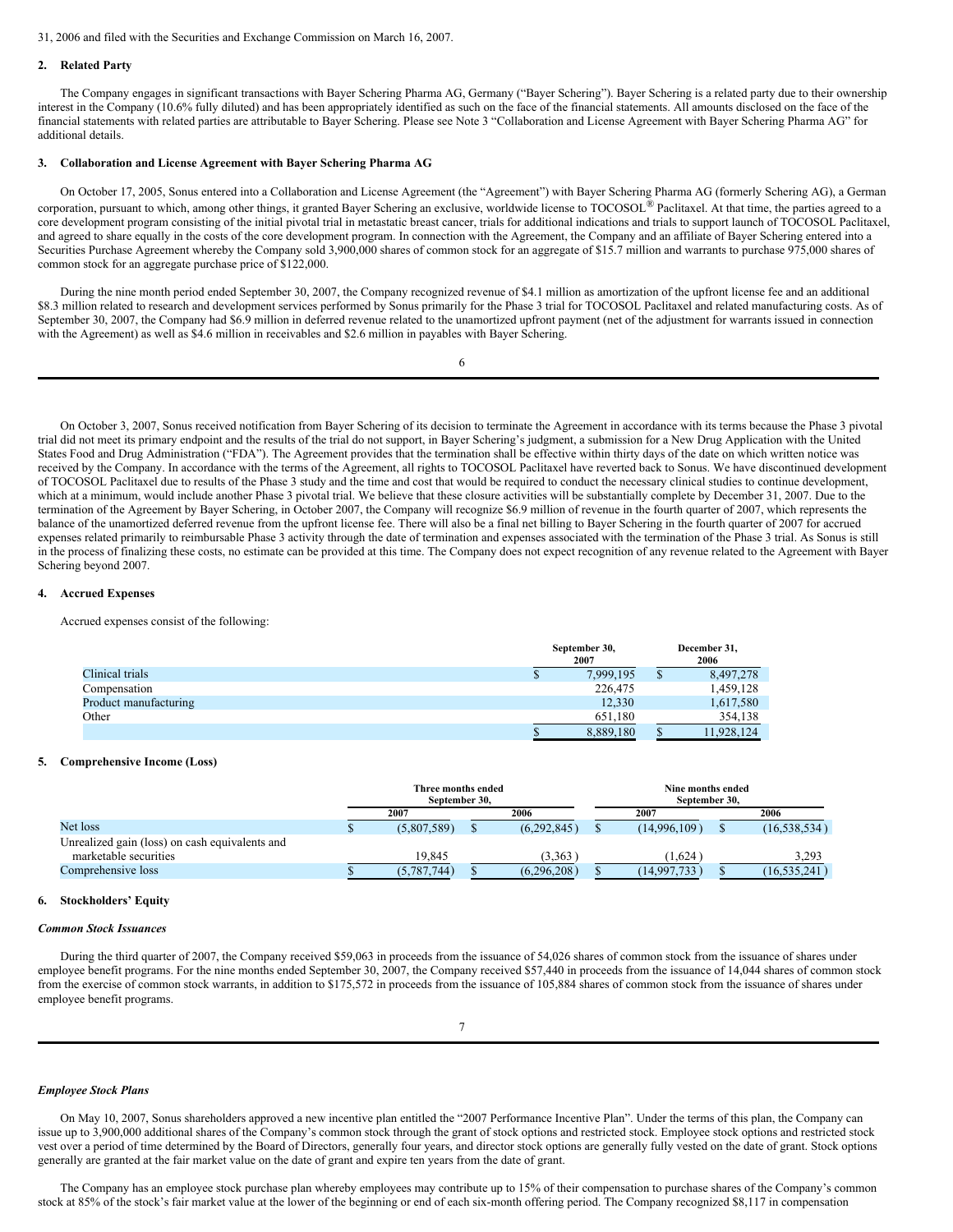expense related to this plan for the nine month period ended September 30, 2007. At September 30, 2007, a total of 76,083 shares remain available for purchase by employees under the plan.

The Company has a 401(k) plan for all employees under which it provides a specified percentage match on employee contributions. Currently, the Company match is made in shares of the Company's common stock. The Company recognized compensation expense related to this plan for the three and nine month periods ended September 30, 2007 of \$30,150 and \$87,462, respectively. At September 30, 2007, a total of 51,615 shares remain available for future issuances as matching contributions under the plan.

#### *Stock-Based Compensation*

During the three and nine month periods ended September 30, 2007 and 2006, respectively, the Company recorded stock-based compensation cost under the provisions of Statement of Accounting Standard 123 (revised 2004), "Share Based Payment," or "SFAS 123R". The fair value of stock based awards is determined using the Black-Scholes-Merton pricing model. The following table summarizes the income statement classification of stock-based compensation:

|                                                 | Three months ended<br>September 30, |            | Nine months ended<br>September 30. |             |
|-------------------------------------------------|-------------------------------------|------------|------------------------------------|-------------|
|                                                 | 2007                                | 2006       | 2007                               | 2006        |
| Stock-based compensation income (expense):      |                                     |            |                                    |             |
| General & administrative                        | (99,663)                            | (208, 208) | (866, 512)                         | (808, 142)  |
| Research & development                          | 99.918                              | (225, 313) | (442.723)                          | (672,969)   |
| Total stock-based compensation income (expense) | 255                                 | (433, 521) | (1,309,235)                        | (1,481,111) |

The reversal of expense in the research & development area for the third quarter related to the impact of a mark to market adjustment for consultant option awards. These awards are revalued at the end of each quarter. The significant decline in the Company's stock price in the third quarter resulted in a decrease of approximately \$200,000 in stock compensation expense as compared to the second quarter of 2007. In addition, the Company's change in the estimated forfeiture rate based on personnel reductions in the fourth quarter of 2007 resulted in a decrease of approximately \$445,000 in stock compensation expense as compared to the second quarter of 2007. These changes in estimates are based on events which occurred or were triggered in the third quarter 2007 and are being accounted for on a prospective basis. The fair value of each stock option used in the calculations under SFAS 123R is estimated using the Black-Scholes-Merton option pricing model. The assumptions used in this model include (1) the stock price at grant date, (2) the exercise price, (3) an estimated option life of 6.6 years and four years as of September 30, 2007 and 2006, respectively, (4) no expected dividends for each period presented, (5) stock price volatility factor of 104.0% and 68.5% as of September 30, 2007 and 2006, respectively, (6) forfeiture rate of 16.0% and 13.1% as of September 30, 2007 and 2006, respectively, and (7) a risk-free interest rate of 4.6% and 4.8% as of September 30, 2007 and 2006, respectively.

8

#### *Stock Option Activity*

The following is a summary of option activity through September 30, 2007:

|                                                         |                                                | <b>Options Outstanding</b> |               |                                               |  |  |  |  |
|---------------------------------------------------------|------------------------------------------------|----------------------------|---------------|-----------------------------------------------|--|--|--|--|
|                                                         | <b>Shares</b><br><b>Available for</b><br>Grant | Number of<br><b>Shares</b> |               | Weighted-<br>Average<br><b>Exercise Price</b> |  |  |  |  |
| December 31, 2006                                       | 953,366                                        | 4,756,890                  | \$            | 4.90                                          |  |  |  |  |
| Grants                                                  | (12,500)                                       | 12,500                     | \$            | 5.03                                          |  |  |  |  |
| Exercises                                               |                                                |                            |               |                                               |  |  |  |  |
| Cancellations                                           | 18,450                                         | (18, 450)                  | \$            | 4.94                                          |  |  |  |  |
| March 31, 2007                                          | 959,316                                        | 4,750,940                  | \$            | 4.90                                          |  |  |  |  |
|                                                         |                                                |                            |               |                                               |  |  |  |  |
| Grants                                                  | (89,250)                                       | 89,250                     | \$            | 5.36                                          |  |  |  |  |
| Exercises                                               |                                                | (35, 937)                  | \$            | 1.17                                          |  |  |  |  |
| Cancellations                                           |                                                | (8,625)                    | <sup>\$</sup> | 6.25                                          |  |  |  |  |
| Additional shares approved by shareholders for issuance | 3,900,000                                      |                            |               |                                               |  |  |  |  |
| June 30, 2007                                           | 4,770,066                                      | 4,795,628                  | \$            | 4.93                                          |  |  |  |  |
|                                                         |                                                |                            |               |                                               |  |  |  |  |
| Grants                                                  |                                                |                            |               |                                               |  |  |  |  |
| Exercises                                               |                                                |                            |               |                                               |  |  |  |  |
| Cancellations                                           | 42,768                                         | (42,768)                   | \$            | 5.19                                          |  |  |  |  |
| September 30, 2007                                      | 4,812,834                                      | 4,752,860                  | \$            | 4.93                                          |  |  |  |  |

#### **7. Income Taxes**

Effective January 1, 2007, the Company adopted the provisions of the Financial Interpretation No. 48, "Accountingfor Uncertainty in Income Taxes – an interpretation of FASB Statement No. 109" ("FIN 48"). FIN 48 prescribes a recognition threshold and a measurement attribute for the financial statement recognition and measurement of tax positions taken or expected to be taken in a tax return. At the date of adoption of FIN 48, we had no unrecognized tax benefits and expected no significant changes in unrecognized tax benefits in the next twelve months. The adoption of this statement did not result in a cumulative accounting adjustment and did not impact our financial position, results of operations or cash flows.

We recognize interest and penalties related to uncertain tax positions in income tax expense when applicable. To date, there have been no interest or penalties charged to the Company in relation to the underpayment of income taxes.

The Company is subject to audit by the IRS and The Washington State Department of Revenue for all years since inception. As of January 1, 2007, we have recorded a valuation allowance equal to our total net deferred tax assets due to the uncertainty of ultimately realizing tax benefits of approximately \$40.6 million.

#### **8. Subsequent Events**

On October 3, 2007, Sonus received notification from Bayer Schering of its decision to terminate the Agreement in accordance with its terms because the Phase 3 pivotal trial did not meet its primary endpoint and the results of the trial do not support, in Bayer Schering's judgment, a submission for a New Drug Application with the United States Food and Drug Administration ("FDA"). The Agreement provides that the termination shall be effective within thirty days of the date on which written notice was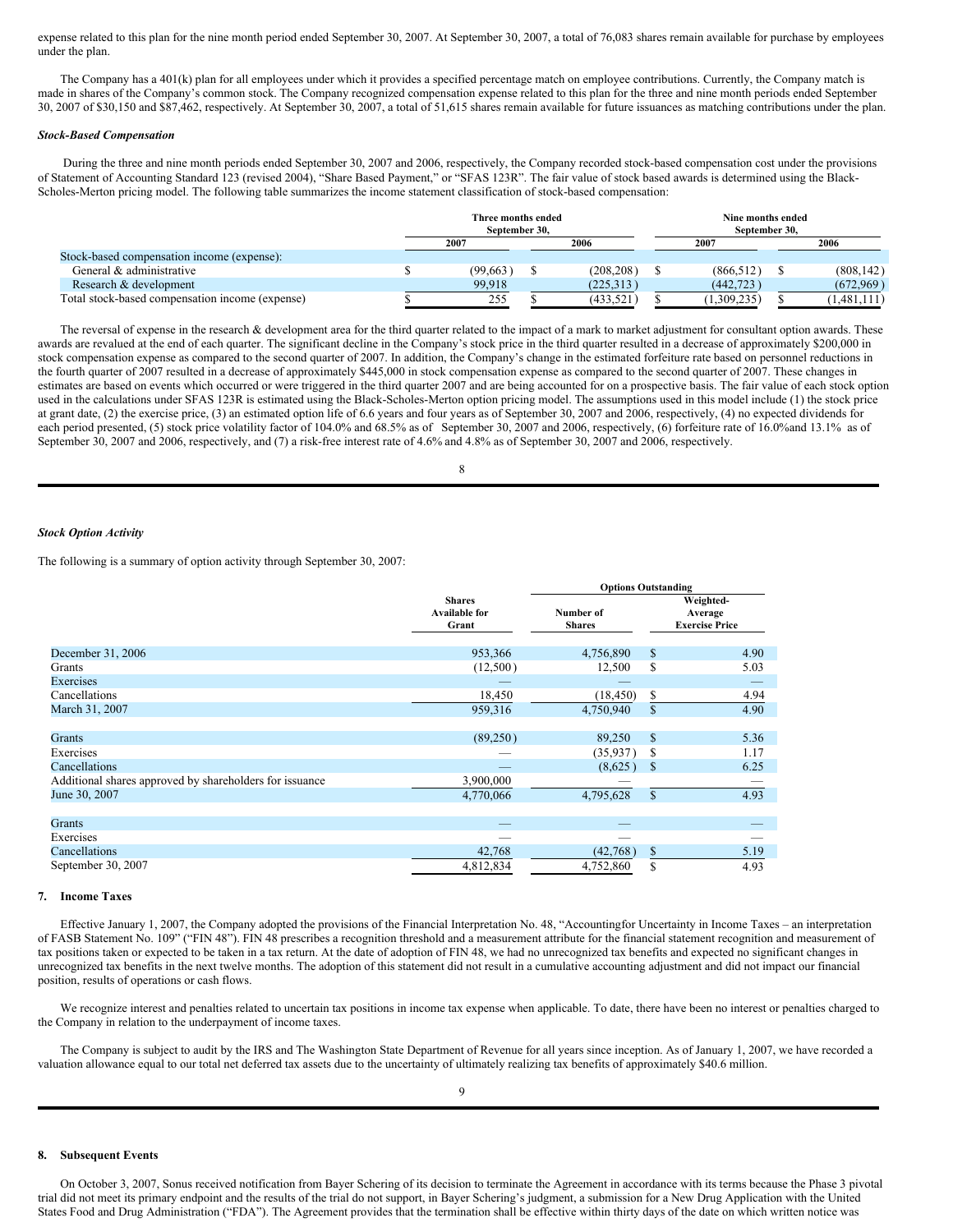received by Sonus. In accordance with the terms of the Agreement, all rights to TOCOSOL Paclitaxel have reverted back to Sonus. The Company has discontinued development of TOCOSOL Paclitaxel due to results of the Phase 3 study and the time and cost that would be required to conduct the necessary clinical studies to continue development, which at a minimum, would include another Phase 3 pivotal trial. The Company believes that these closure activities will be substantially complete by December 31, 2007. Due to the termination of the Agreement by Bayer Schering, in October 2007, the Company will recognize \$6.9 million of revenue in the fourth quarter of 2007, which represents the balance of the unamortized deferred revenue from the upfront license fee. There will also be a final net billing to Bayer Schering in the fourth quarter of 2007 for accrued expenses related primarily to reimbursable Phase 3 activity through the date of termination and expenses associated with the termination of the Phase 3 trial. As the Company is still in the process of finalizing these costs, no estimate can be provided at this time. The Company does not expect recognition of any revenue related to the Agreement with Bayer Schering beyond 2007. Any adjustments resulting from the fourth quarter termination will be recorded in the fourth quarter of 2007.

On October 22, 2007, Sonus announced that it had engaged Ferghana Partners Inc. as its advisor to assist it in identifying, evaluating and pursuing alternative strategies to maximize shareholder value. These alternatives may include a merger or acquisition, among other things.

On November 1, 2007, the Company implemented a reduction of workforce ("Reduction of Workforce") pursuant to which the Company's workforce was reduced by 16 positions, or approximately 25%, leaving the Company with 48 employees. The effective date of the Reduction of Workforce is November 30, 2007. The Company undertook the Reduction of Workforce in light of the outcome of its Phase 3 Pivotal Trial for TOCOSOL Paclitaxel, which was announced in the Company's press release on September 204, 2007. These steps were taken in order to conserve cash and preserve the critical capabilities necessary to pursue the highest priority development programs.

In connection with the Reduction of Workforce, the Company expects to incur expenses associated with one-time termination benefits of approximately \$1.2 million, including approximately \$1.1 million of severance benefits and \$100,000 attributable to the continuation of medial insurance benefits. It is currently anticipated that these expenses will be incurred in the fourth quarter of 2007.

<span id="page-5-0"></span>10

## **Item 2. MANAGEMENT'S DISCUSSION AND ANALYSIS OF FINANCIAL CONDITION AND RESULTS OF OPERATIONS**

### **Forward-Looking Statements**

This report contains certain forward-looking statements within the meaning of Section 27A of the Securities Act of 1933, as amended, and Section 21E of the Securities Exchange Act of 1934, as amended, and we intend that such forward-looking statements be subject to the safe harbors created thereby. Examples of these forward-looking statements include, but are not limited to:

- timing and amount of future contractual payments, product revenue and operating expenses;
- progress and preliminary results of clinical trials;
- our anticipated future capital requirements and the terms of any capital financing agreements;
- anticipated regulatory filings, requirements and future clinical trials; and
- market acceptance of our products and the estimated potential size of these markets.

While these forward-looking statements made by us are based on our current beliefs and judgments, they are subject to risks and uncertainties that could cause actual results to vary from the projections in the forward-looking statements. You should consider the risks below carefully in addition to other information contained in this report before engaging in any transaction involving shares of our common stock. If any of these risks occur, they could seriously harm our business, financial condition or results of operations. In such case, the trading price of our common stock could decline, and you may lose all or part of your investment.

The discussion and analysis set forth in this document contains trend analysis, discussions of regulatory status and other forward-looking statements. Actual results could differ materially from those projected in the forward-looking statement as a result of the following factors, among others:

- results of research and preclinical studies may not be indicative of results in humans;
- ability to build out our product candidate pipeline through internal development, product in-licensing or acquisition activities;
- proper management of our operations will be critical to the success of the Company;
- history of operating losses and uncertainty of future financial results;
- volatility in the value of our common stock;
- continued listing on the NASDAQ Global Market (formerly NASDAQ National Market);
- dependence on the development and commercialization of products;
- uncertainty of governmental regulatory requirements and lengthy approval process;
- dependence on third parties for funding, clinical development, regulatory approvals, manufacturing and distribution;
- dependence on key employees;
- uncertainty of U.S. or international legislative or administrative actions;
- competition and risk of competitive new products;
- limited manufacturing experience and dependence on a limited number of contract manufacturers and suppliers;
- ability to obtain and defend patents, protect trade secrets and avoid infringing patents held by third parties;
- limitations on third-party reimbursement for medical and pharmaceutical products;
- acceptance of our products by the medical community;
- potential for product liability issues and related litigation;
- potential for claims arising from the use of hazardous materials in our business; and
- other factors set forth under "Risk Factors" contained in our Annual Report on Form 10-K for the fiscal year ended December 31, 2006 filed on March 16, 2007, Quarterly Reports on Form 10-Q filed on May 9, 2007 and August 3, 2007 for the first and second quarters ending March 31, 2007 and June 30, 2007, respectively, and in this Quarterly Report on Form 10-Q.

**MD&A Overview**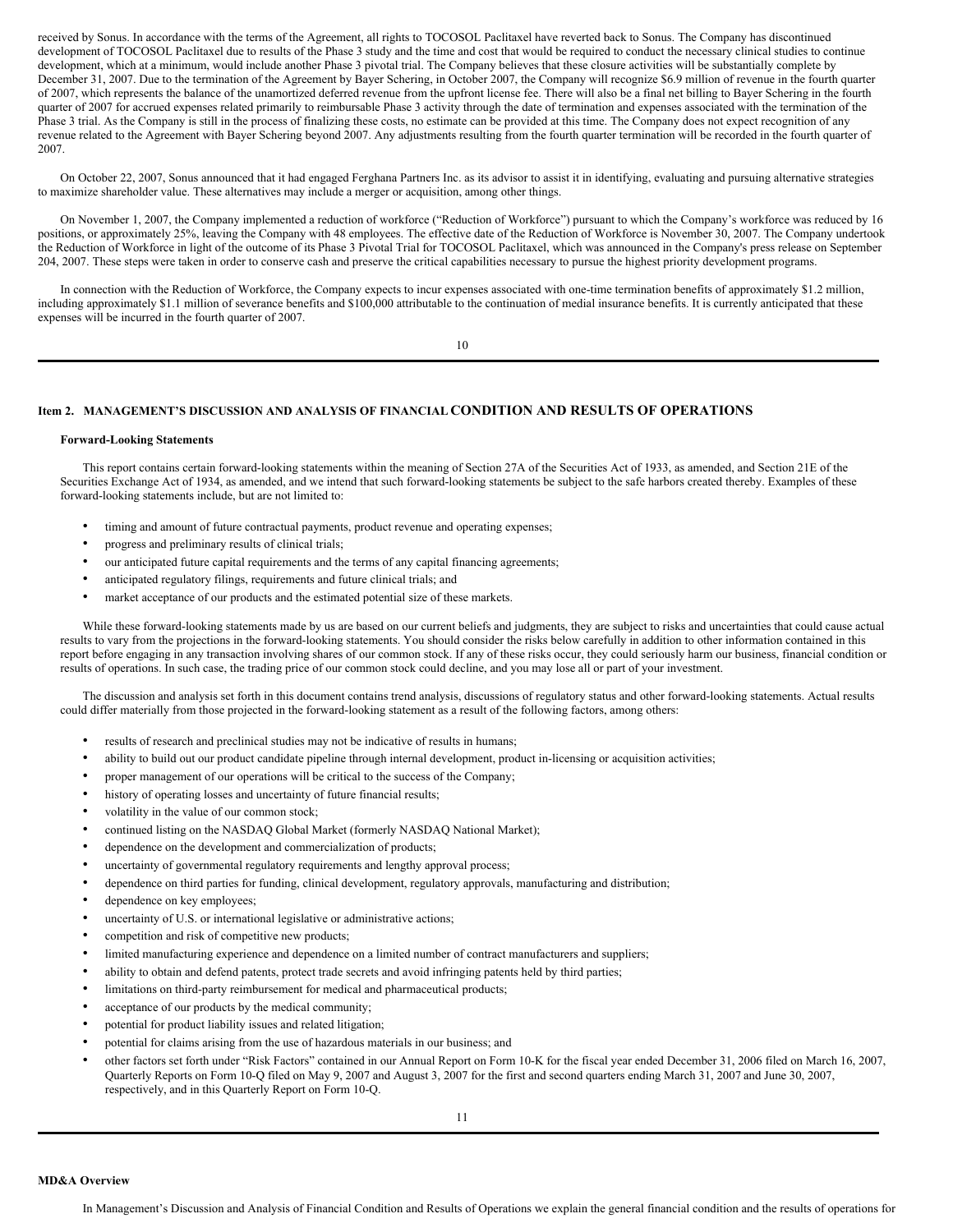#### our Company, including:

- an overview of our business;
- results of operations and why those results are different from the prior year; and
- capital resources we currently have and possible sources of additional funding for future capital requirements.

#### **Business Overview**

Sonus Pharmaceuticals is developing novel small molecule treatments for patients with cancer. Our objective is to identify opportunities where there is the possibility for major improvements in patient treatments and where we believe we can mitigate development risk. We currently have one drug in clinical development and four earlier stage programs. Our plan is to continue to develop our internal pipeline of clinical compound opportunities and to evaluate possible strategic alternatives, including in-licensing, out-licensing and merger and acquisition opportunities, as a means of achieving our business strategies and enhancing stockholder value. On October 22, 2007, we announced that we have engaged Ferghana Partners Inc., an international provider of independent financial advisory services to firms in the biotechnology, pharmaceuticals, diagnostics and specialty chemicals industries, to assist us.

#### **Product Candidates**

#### TOCOSOL Paclitaxel

TOCOSOL Paclitaxel is a novel formulation of paclitaxel manufactured in a ready-to-use, injectable vitamin E-based emulsion formulation. The Investigational New Drug Application ("IND") for TOCOSOL Paclitaxel was submitted to the FDA in 2000, and Phase 1 testing was initiated shortly thereafter. On September 24, 2007 we announced that TOCOSOL Paclitaxel failed to meet the primary endpoint in Phase 3 clinical testing. We have discontinued development of TOCOSOL Paclitaxel due to results of the Phase 3 study and the time and cost that would be required to conduct the necessary clinical studies to continue development, which at a minimum, would include another Phase 3 pivotal trial. We believe that these closure activities will be substantially complete by December 31, 2007. Based on the results from the Phase 3 trial, we received a 30 day notice of termination from Bayer Schering on October 3, 2007, under the terms of the Agreement. In accordance with the terms of the Agreement, all rights to TOCOSOL Paclitaxel have reverted back to us.

#### SN2310

SN 2310 is an injectable Emulsion ("SN2310"). This product candidate is a novel camptothecin derivative formulated as an oil-in-water emulsion with Sonus' proprietary TOCOSOL technology. Camptothecins are an important class of anti-cancer drugs introduced in recent years; however, the marketed camptothecin analogs, irinotecan (Camptosar®) and topotecan (Hycamtin®), have demonstrated limitations that may reduce their clinical utility. Irinotecan and topotecan are used in the treatment of colorectal, lung, and ovarian cancers. The active ingredient in SN2310 is SN-38, which is considered to be the active ingredient in irinotecan. Our objective with SN2310 is to provide a ready-to-use product that has enhanced anti-tumor activity and improved tolerability compared with the approved camptothecinbased products. An IND was submitted to the FDA for SN2310 in June 2006 and Phase 1 clinical testing was initiated in September 2006. As this product candidate is early in clinical development, we cannot give any assurance that this compound will be clinically successful.

12

### Pipeline Compounds

We continue to invest in the research and development of new oncology related product candidates, including those that we believe could extend the application of our technology. We have identified three areas of opportunity where we believe there is the possibility for major improvements in patient treatments and where we believe we can mitigate development risk: (1) prodrugs of existing small molecules, where the novel prodrug is designed to provide greater patient convenience and improved patient outcome; (2) novel small molecules, where an opportunity exists, using known moieties, to improve clinical shortcomings of existing approved compounds; and (3) reformulation, with the aim of improving on the safety or efficacy profile of an existing parenteral drug. We are currently working on four early stage programs with compounds under development that either use our TOCOSOL technology or other new technologies under development.

### **Proprietary Technology**

We consider the protection of our technology to be important to our business. In addition to seeking U.S. patent protection for our inventions, we are also seeking patent protection in other selected countries in order to broadly protect our proprietary rights. We also rely upon trade secrets, know-how, continuing technological innovations and licensing opportunities to develop and maintain our competitive position.

Our success will depend, in part, on our ability to obtain and defend patents and protect trade secrets. As of September 30, 2007, sixteen United States patents and seven patents outside the U.S. have been issued relating to our proprietary technologies. Additional patent applications are pending in the United States and counterpart filings have been made in selected countries outside the U.S.

### **Collaboration and License Agreement with Bayer Schering Pharma AG**

On October 17, 2005, we entered the Agreement with Bayer Schering Pharma AG (formerly Schering AG), a German corporation, pursuant to which, among other things, we granted Bayer Schering an exclusive, worldwide license to TOCOSOL Paclitaxel. At that time, the parties agreed to a core development program consisting of the pivotal trial in metastatic breast cancer, trials for additional indications and trials to support launch of the TOCOSOL Paclitaxel, and agreed to share equally in the costs of the core development program.

On October 3, 2007, we received notification from Bayer Schering of its decision to terminate the Agreement in accordance with its terms because the Phase 3 pivotal trial did not meet its primary endpoint and the results of the trial do not support, in Bayer Schering's judgment, a submission for a New Drug Application with the United States Food and Drug Administration ("FDA"). The Agreement provides that the termination shall be effective within thirty days of the date on which written notice was received by us. In accordance with the terms of the Agreement, all rights to TOCOSOL Paclitaxel have reverted back to us. We have discontinued development of TOCOSOL Paclitaxel due to results of the Phase 3 study and the time and cost that would be required to conduct the necessary clinical studies to continue development, which at a minimum, would include another Phase 3 pivotal trial. We believe that these closure activities will be substantially complete by December 31, 2007. Due to the termination of the Agreement by Bayer Schering, in October 2007, we will recognize \$6.9 million of revenue in the fourth quarter of 2007, which represents the balance of the unamortized deferred revenue from the upfront license fee. There will also be a final net billing to Bayer Schering in the fourth quarter of 2007 for accrued expenses related primarily to reimbursable Phase 3 activity through the date of termination and expenses associated with the termination of the Phase 3 trial. As we are still in the process of finalizing these costs, no estimate can be provided at this time. We do not expect recognition of any revenue related to the Agreement with Bayer Schering beyond 2007.

#### **Results of Operations**

As of September 30, 2007, our accumulated deficit was approximately \$126.7 million. We expect to incur substantial additional operating losses over the next several years. Such losses have been and will continue to principally be the result of various costs associated with our discovery and research and development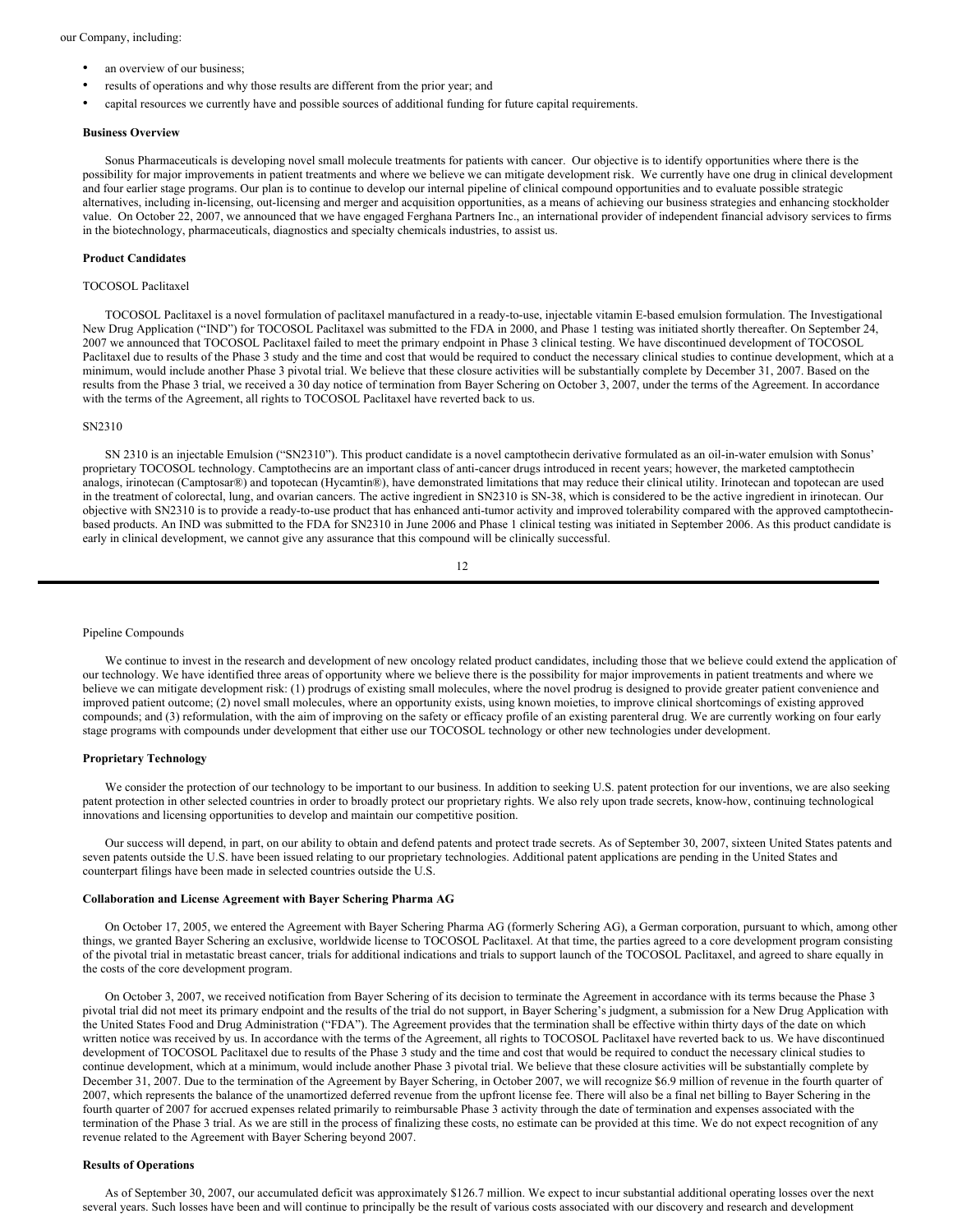financings and payments received under corporate partnership agreements. Our ability to achieve a consistent, profitable level of operations depends in large part on obtaining regulatory approval for future product candidates in addition to successfully manufacturing and marketing those products if they are approved. Even if we are successful in the aforementioned activities our operations may not be profitable.

Our revenue was \$4.1 million for the three months ended September 30, 2007 as compared with \$4.9 million for the same period in 2006. We had revenue of \$12.4 million for the nine months ended September 30, 2007 compared with \$16.5 million for the same period in 2006. Revenue in both periods was fully attributable to the Agreement with Bayer Schering. We recognized \$1.4 million and \$4.1 million in amortization of an upfront license fee received from Bayer Schering for the three and nine month periods ended September 30, 2007, respectively and an additional \$2.7 million and \$8.3 million in research and development reimbursements for the three month and nine month periods ended September 30, 2007, respectively. Due to the termination of the Agreement by Bayer Schering in October 2007, we will recognize \$6.9 million of revenue in the fourth quarter of 2007, which represents the balance of the unamortized deferred revenue from the upfront license fee. There will also be a final net billing to Bayer Schering in the fourth quarter of 2007 for accrued expenses related primarily to reimbursable Phase 3 activity through the date of termination and expenses associated with the termination of the Phase 3 trial. As we are still in the process of finalizing these costs, no estimate can be provided at this time. We do not expect recognition of any revenue related to the Agreement with Bayer Schering beyond 2007.

Our research and development ("R&D") expenses were \$8.9 million for the three months ended September 30, 2007 compared with \$10.3 million for the same period in 2006. Our R&D expenses were \$23.5 million for the nine months ended September 30, 2007 compared with \$29.6 million for the same period in 2006. The decrease for both periods was primarily the result of lower spending on clinical trials and drug supply and manufacturing costs related to the Phase 3 trial for TOCOSOL Paclitaxel. We expect R&D costs to increase in the fourth quarter of 2007 due to expected costs we will incur for terminating all TOCOSOL Paclitaxel related clinical trials, in addition to costs associated with planned staff reductions. We expect R&D expenses in 2008 to be significantly lower than levels experienced in 2007, absent any strategic transaction which could affect R&D expenses.

Our general and administrative ("G&A") expenses were \$1.6 million for the three months ended September 30, 2007 compared with \$1.8 million for the same period in 2006. Our G&A expenses were \$5.7 million for the nine months ended September 30, 2007 compared with \$5.4 million for the same period in 2006. The fluctuations for both periods were primarily related to normal variations in personnel and market research type expenses. We expect G&A costs to increase in the fourth quarter of 2007 due to costs associated with planned staff reductions. We expect G&A expenses in 2008 to be lower than levels experienced in 2007, absent any strategic transaction which could affect G&A expenses.

We expect our total operating expenses during the fourth quarter of 2007 to increase due to expected costs associated with the termination of all TOCOSOL Paclitaxel related clinical trials and planned staff reductions. We estimate that R&D spending will comprise approximately 80%-90% of the anticipated spending in 2007. A significant portion of the R&D spending will be devoted to the cessation of TOCOSOL Paclitaxel programs in addition to development activities related to other compounds in our pipeline. These estimates and actual expenses are subject to change depending on many factors. We expect operating expenses in 2008 to be significantly lower than levels experienced in 2007, absent any strategic transaction which could affect operating expenses.

Our other income, net, was \$546,000 for the three months ended September 30, 2007 compared with \$843,000 for the same period in 2006. Our other income, net, was \$1.8 million for the nine month period ended September 30, 2007 compared with \$2.0 million for the same period in 2006. The

14

decrease for both periods was due primarily to lower levels of invested cash in 2007 compared to the same periods in 2006.

The Company had no income tax expense for the three and nine month periods ended September 30, 2007 or 2006 as it had incurred pretax losses.

### **Liquidity and Capital Resources**

We have historically financed operations with proceeds from equity financings and payments under corporate partnerships with third parties. At September 30, 2007, we had cash, cash equivalents and marketable securities totaling \$40.7 million compared to \$58.3 million at December 31, 2006. The decrease was primarily due to the net loss for the nine month period ended September 30, 2007 of \$15.0 million, in addition to timing of items accrued in 2006 and paid in 2007.

Net cash used in operating activities for the nine months ended September 30, 2007, and 2006, was \$17.6 million and \$16.8 million, respectively. Expenditures in all periods were a result of R&D expenses, including clinical trial costs, and G&A expenses in support of our operations and product development activities primarily related to TOCOSOL Paclitaxel and to a lesser extent other potential product candidates. The increase in net cash used in operating activities from the nine months ended September 30, 2007 to the nine months ended September 30, 2006 was primarily due timing of invoices and related payments.

Net cash used in investing activities for the nine months ended September 30, 2007 and 2006 was \$16.1 million and \$17.3 million, respectively. The net cash used in investing activities during both nine month periods ended September 30, 2007 and 2006 was primarily due to transactions involving marketable securities in the normal course of business in addition to purchases of fixed assets. Activity related to marketable securities relates primarily to the investment of money raised in equity financings or received under collaborative agreements. The related maturities and sales of those investments provide us with working capital on an as needed basis. We also initiate shifts between cash equivalent securities and marketable securities based on our cash needs and the prevailing interest rate environment.

Net cash provided by financing activities for the nine months ended September 30, 2007, and 2006 was \$218,000 and \$29.0 million, respectively. The net cash provided by financing activities during the nine month period ended September 30, 2007 was primarily due to the issuance of common stock under employee benefit plans and the exercise of common stock warrants. The net cash provided by financing activities during the same period in the prior year was primarily due to proceeds raised in our May 2, 2006 equity financing and the exercise of common stock warrants.

We expect that our cash requirements will decrease in 2008 due to the termination of development of TOCOSOL Paclitaxel and related staff reductions. Under our current forecasted cash needs, which assume continued development of SN2310 and other earlier stage product candidates, we believe that existing cash, cash equivalents and marketable securities, in addition to final payments from Bayer Schering, will be sufficient to fund expected operations through at least the third quarter of 2009. We will need additional capital in 2009 to support the continued development SN2310, other product candidates and to fund continuing operations. Our future capital requirements depend on many factors including:

- our ability to obtain and timing of payments under equity or debt financings;
- outcome related to strategic activities currently being evaluated;
- timing and costs of preclinical development, clinical trials and regulatory approvals;
- timing and cost of drug discovery and research and development;

13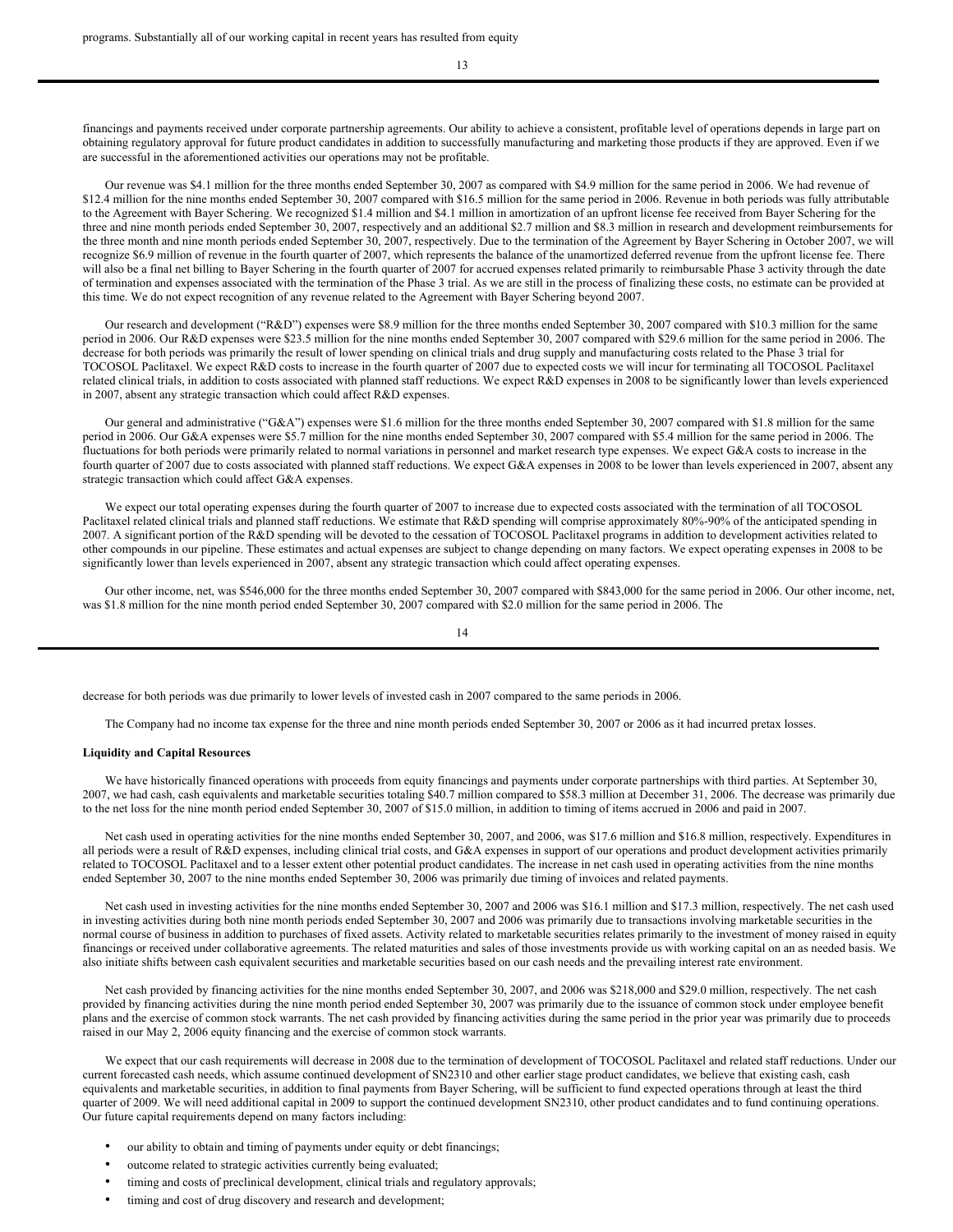- entering into new collaborative or product license agreements for products in our pipeline; and
- costs related to obtaining, defending and enforcing patents.

We have contractual obligations in the form of operating leases which expire between 2010 and 2017. We signed a new facility lease in November 2006. The new facility lease has a term of 10 years with a provision for two additional five year renewals. The estimated commencement date for the new lease is December 2007. The following table summarizes our contractual obligations under these agreements as of September 30, 2007:

| Contractual<br><b>Obligations</b> |  | Total      | Less than<br>1-3 vears<br>vear |  |           | 3-5 years | More than 5<br>vears |            |  |
|-----------------------------------|--|------------|--------------------------------|--|-----------|-----------|----------------------|------------|--|
| Operating lease obligations       |  | 25,823,624 | .878.513                       |  | 4.593.821 | 4.892.136 |                      | 14,459,154 |  |

#### **Material Changes in Financial Condition**

|                      | September 30,<br>2007 |               | <b>December 31, 2006</b> |
|----------------------|-----------------------|---------------|--------------------------|
| Total assets         | 48.325.332            | $\mathbf{\$}$ | 68,493,002               |
| Total liabilities    | 18,738,881            | \$            | 25,451,065               |
| Shareholders' equity | 29.586.451            | $\sqrt{3}$    | 43,041,937               |

The decline in assets from December 31, 2006 primarily relates to declines in cash, cash equivalents and marketable securities used to fund operations and timing of collections of receivables. The decline in liabilities from December 31, 2006 relates primarily to generally lower accrued liabilities on reduced manufacturing activity and the reversal of 2007 bonus accruals and lower deferred revenue on normal amortization. The decline in shareholders equity is primarily due to the net loss for the year. We expect that the termination of the Agreement with Bayer Schering in October 2007 will have a material financial impact in future periods as that Agreement was our only source of revenue.

#### **Critical Accounting Policies and Estimates**

We previously identified certain policies and estimates as critical to our business operations and the understanding of our past or present results of operations in our Annual Report on Form 10-K for the year ended December 31, 2006 and filed with the Securities and Exchange Commission on March 16, 2007. These policies and estimates are considered critical because they had a material impact, or they have the potential to have a material impact, on our financial statements and because they require significant judgments, assumptions or estimates. Our preparation of financial statements requires us to make estimates and assumptions that affect the reported amount of assets and liabilities, disclosure of contingent assets and liabilities at the date of our financial statements, and the reported amounts of revenue and expenses during the reporting period.

#### **Item 3. Quantitative and Qualitative Disclosures About Market Risk**

#### *Interest rate risk:*

The market risk inherent in our marketable securities portfolio represents the potential loss arising from adverse changes in interest rates. If market rates hypothetically increase immediately and uniformly by 100 basis points from levels at September 30, 2007, the decline in the fair value of the investment portfolio would not be material. Given the short-term nature of our investment portfolio, we do not expect our operating results or cash flows to be affected to any significant degree by a sudden change in market interest rates.

<span id="page-8-0"></span>16

#### *Foreign currency exchange risk:*

We are exposed to risks associated with foreign currency transactions on certain contracts denominated in foreign currencies (primarily Euro and Pound Sterling denominated contracts) and we have not hedged these amounts. As our unhedged foreign currency transactions fluctuate, our earnings might be negatively affected. Accordingly, changes in the value of the U.S. dollar relative to the Euro/Pound Sterling might have an adverse effect on our reported results of operations and financial condition, and fluctuations in exchange rates might harm our reported results and accounts from period to period. The impact of foreign currency fluctuations related to realized gains and losses during the three month and nine month periods ended September 30, 2007 and 2006, respectively, was not material.

## <span id="page-8-1"></span>**Item 4. Controls and Procedures**

#### Evaluation of disclosure controls and procedures

An evaluation as of the end of the period covered by this report was carried out under the supervision and participation of management, including our Chief Executive Officer and Chief Financial Officer, of the effectiveness of the design and operation of our disclosure controls and procedures. Based upon the evaluation, our Chief Executive Officer and Chief Financial Officer concluded that our disclosure controls and procedures are effective in timely alerting them to material information required to be included in our periodic SEC filings. A controls system, no matter how well designed and operated, cannot provide absolute assurance that the objectives of the controls are met, and no evaluation of controls can provide absolute assurance that all controls and instances of fraud, if any, within a company have been, or will be, detected.

### Changes in internal control over financial reporting

We have not made any changes to our internal control over financial reporting (as defined in rule 13a-15(f) and 15d-15(f) under the Exchange Act) during the fiscal quarter ended September 30, 2007 that have materially affected, or are reasonably likely to materially affect, our internal control over financial reporting.

## **Part II. Other Information**

## <span id="page-8-3"></span><span id="page-8-2"></span>**Item 1A. Risk Factors**

You should consider the risks below carefully in addition to other information contained in this report before engaging in any transaction involving shares of our common stock. Potential risks and uncertainties include, among other things, those factors discussed in the sections entitled "Business", "Risk Factors" and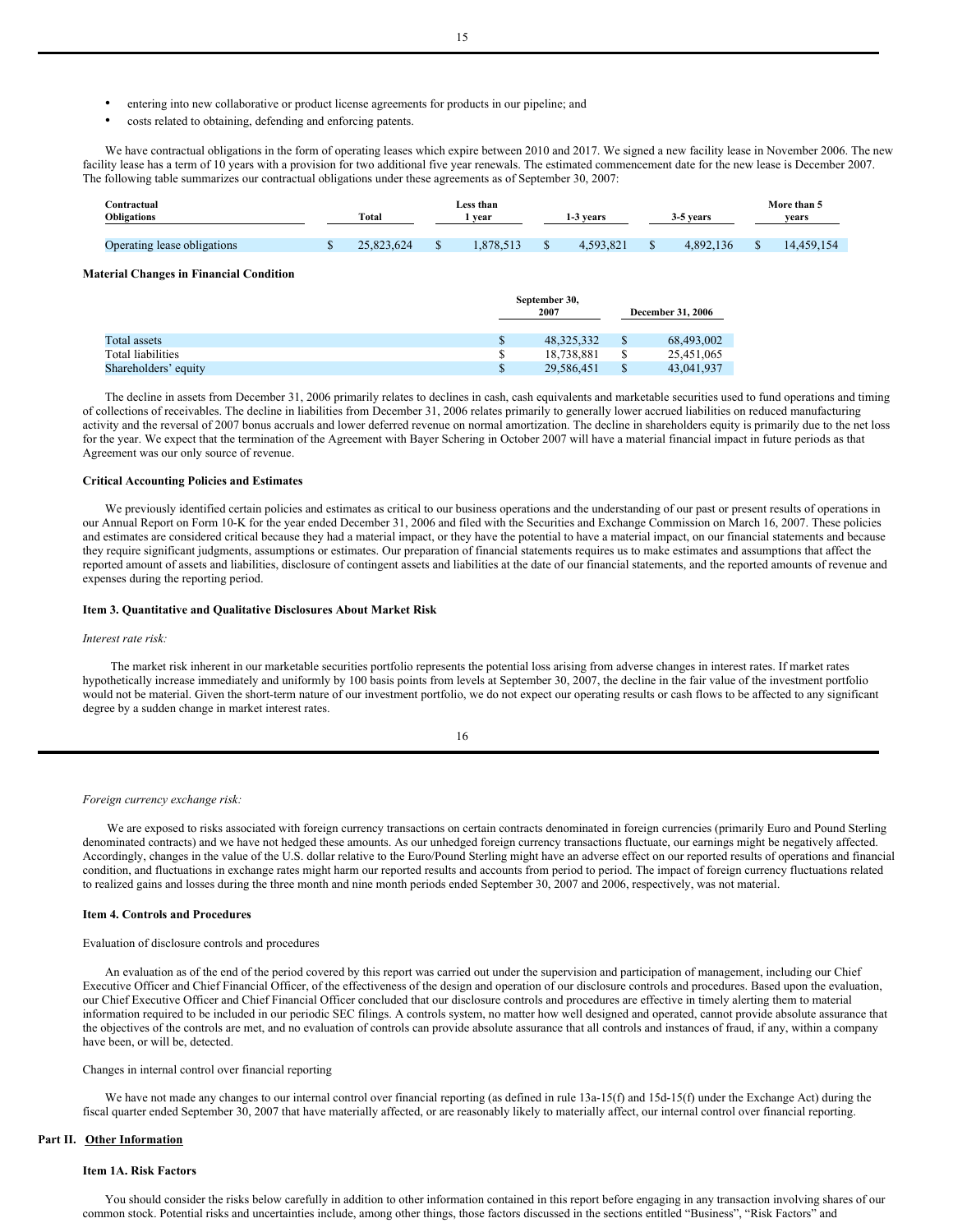"Management's Discussion and Analysis of Financial Condition and Results of Operations" in our Annual Report on Form 10-K for the year ended December 31, 2006, the section entitled "Management's Discussion and Analysis of Financial Condition and Results of Operations" in this Quarterly Report on Form 10-Q, and as set forth below in this Item 1A. Readers should carefully review those risks, as well as additional risks described in other documents we file from time to time with the Securities and Exchange Commission. The following risk factors include material changes to the risk factors previously disclosed in our Form 10-K for the year ended December 31, 2006, and are not a complete list of our risk factors. We undertake no obligation to publicly release the results of any revisions to any forward-looking statements to reflect anticipated or unanticipated events or circumstances occurring after the date of such statements.

17

## The success of our potential products in research and preclinical studies does not guarantee that these results will be replicated in humans.

Several of our drug development programs are currently in the research stage or in preclinical development. Our only product in clinical trials, SN2310, began Phase 1 clinical testing in September 2006 and is still in the early stages of clinical testing. Although our clinical development-stage drug candidate has shown favorable results in preclinical studies, these results may not be replicated in our clinical trials. Before we make any products from our research and development programs commercially available, we will need to conduct further research and development, including laboratory testing, animal studies, clinical studies, and obtain product approval from the appropriate regulatory authorities. These programs may not move beyond their current stages of development. Even if our research does advance, we will need to engage in certain additional preclinical development efforts to determine whether a product is sufficiently safe and effective to enter clinical trials. Consequently, there is no assurance that the results in our research and preclinical studies are predictive of the results that we may see in our clinical trials, that they are predictive of whether any resulting products will be safe and effective in humans, or that the resulting products will be approved by regulatory authorities.

#### Our success is dependent on the proper management of our current and future business operations, and the expenses associated with them given our limited *resources.*

Our business strategy requires us to manage our operations to provide for the continued development and potential commercialization of our drug candidates. If we are unable to effectively manage our current operations given our limited resources, we may not be able to implement our business strategy and our financial condition and results of operations may be adversely affected. If we are unable to effectively manage our expenses, we may find it necessary to reduce our expenses through a reduction in our workforce and/or cancellation of research & development programs, which could adversely affect our operations.

#### *If we fail to develop new products, then we may never realize revenue from product commercialization.*

Most of our attention and resources at this time are directed to the development of SN2310, a novel camptothecin derivative as well as earlier stage oncology product candidates. Camptothecins are a class of anti-cancer drugs used in the treatment of colorectal, lung, and ovarian cancers. Significant expenditures in additional research and development, clinical testing, regulatory, manufacturing, and sales and marketing activities will be necessary in order for us to gain marketing approval for our product candidates and subsequently commercialize them. There can be no assurance that product candidates under development or any future products will be safe and efficacious. If the product candidates under development are ultimately ineffective in treating cancer, do not receive the necessary regulatory approvals or do not obtain commercial acceptance, we will incur additional losses, our accumulated deficit will increase and our business will be materially adversely affected.

Even if we are successful in developing our products, there is no assurance that such products will receive regulatory approval or that a commercially viable market will develop.

### We may merge with or acquire other companies or drug candidates, and our failure to receive the anticipated benefits in these transactions could harm our *business.*

We are actively seeking strategic opportunities, which may include a merger or acquisition, among other things. The success of any merger or acquisition depends, in part, on our ability to realize the anticipated synergies, cost savings and growth opportunities from integrating the business of the merged or acquired company with our business. The integration of two independent companies is a complex, costly and time-consuming process. The difficulties of combining the operations of two companies include, among others:

18

- consolidating research and development operations;
- retaining key employees;
- consolidating corporate and administrative infrastructures;
- preserving the research and development and other important relationships of the companies;
- integrating and managing the technology of two companies;
- using the merged or acquired company's liquid capital and other assets efficiently to develop the business of the combined company;
- diverting management's attention from ongoing business concerns; and
- coordinating geographically separate organizations.

There can be no assurance that we will find any attractive strategic opportunities, or that if we find them, that we will be able to consummate a transaction on favorable terms, or at all. If we do enter into a transaction, there can be no assurance that we will receive all of the anticipated benefits of any transaction, or that any of the risks described above will not occur. Our failure to receive anticipated benefits of and our exposure to inherent risks in, any such transaction could significantly harm our business, financial condition and operating results.

## Failure to satisfy NASDAQ Global Market listing requirements may result in our common stock being delisted from The NASDAQ Global Market.

Our common stock is currently listed on The NASDAQ Global Market under the symbol "SNUS." For continuedinclusion on The NASDAQ Global Market, we must maintain, among other requirements, stockholders' equity of at least \$10.0 million, a minimum bid price of \$1.00 per share and a market value of our public float of at least \$5.0 million; or market capitalization of at least \$50 million, a minimum bid price of \$1.00 per share and a market value of our public float of at least \$15.0 million. Between September 24, 2007 and November 5, 2007, the closing price of our common stock, as reported on the NASDAQ Global Market, has traded in a range of \$0.49 and \$0.78 per share. On November 5, 2007, we received notice from NASDAQ that we do not comply with NASDAQ's continued listing standards because the closing bid price of our common stock has been below the required minimum bid price of \$1.00 for 30 consecutive business days. We have until May 5, 2008 to regain compliance. If we do not regain compliance by May 5, 2008, our common stock will be delisted if we do not appeal NASDAQ's determination to delist our common stock. Alternatively, we may apply for listing on The NASDAQ Capital Market if we meet the initial listing standards for that market, in which case we would have an additional 180 days to regain compliance. In addition, as of September 30, 2007, we had stockholders' equity of approximately \$29.6 million. In the event that we fail to satisfy any of the listing standards on a continuous basis, our common stock may be removed from listing on The NASDAQ Global Market. If our common stock were delisted from The NASDAQ Global Market, our common stock may be transferred to The NASDAQ Capital Market if we satisfy the listing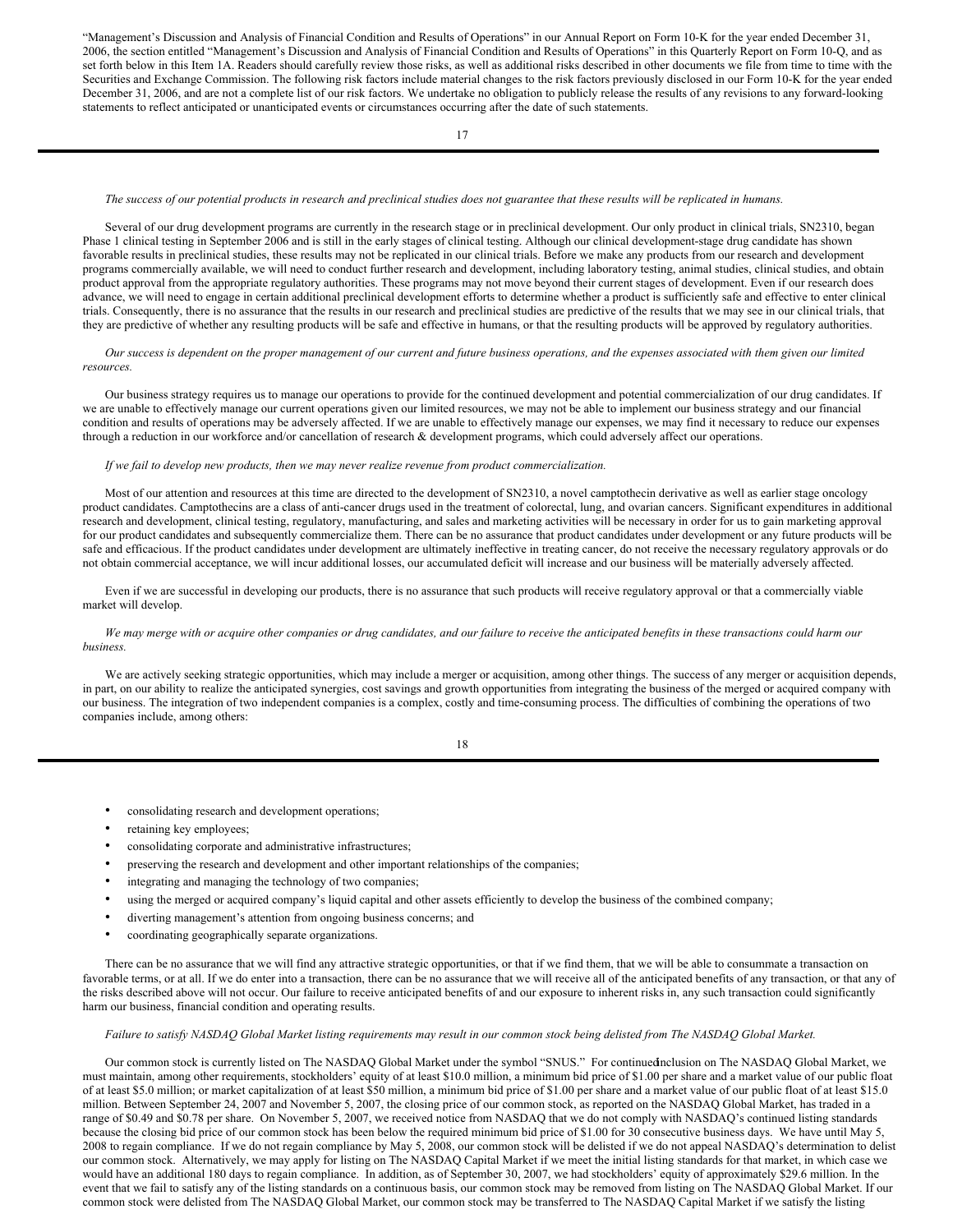criteria for The NASDAQ Capital Market or trading of our common stock, if any, may be conducted in the over-the-counter market in the so-called "pink sheets" or, if available, the National Association of Securities Dealer's "Electronic Bulletin Board." Consequently, broker-dealers may be less willing or able to sell and/or make a market in our common stock. Additionally, an investor would find it more difficult to dispose of, or to obtain accurate quotations for the price of, our common stock. As a result of a delisting, it may become more difficult for us to raise funds through the sale of our securities.

#### *We may not achieve our projected development goals in the time frames we announce and anticipate.*

We set goals for and make public statements regarding the timing of certain accomplishments, such as the commencement and completion of clinical trials, anticipated regulatory approval dates and time of product launch, which we sometimes refer to as milestones. These milestones may not be achieved, and the actual timing of these events can vary dramatically due to a number of factors such as delays or failures in our clinical trials, disagreements with future collaborative partners, the uncertainties inherent in the regulatory approval process and manufacturing scale-up and delays in achieving manufacturing or marketing arrangements sufficient to commercialize our products. There can be no assurance that our clinical trials will be completed, that we will make regulatory submissions or receive regulatory approvals as planned or that we will be able to launch any of our products in anticipated timeframes. If we fail to achieve one or more of these milestones as planned, our business will be materially adversely affected, and the price of our shares will decline.

19

#### We have not yet commercialized any of our drug candidates; our ability to commercialize products is unproven.

We have not yet commercialized any of our product candidates. Our commercialization of products is subject to several risks, including but not limited to:

- the possibility that a product is toxic, ineffective or unreliable;
- failure to obtain regulatory approval for the product;
- difficulties in manufacturing the product on a large scale;
- difficulties in planning, coordinating and executing the commercial launch of the product;
- difficulties in marketing, distribution or sale of the product;
- the possibility of a failure to comply with laws and regulations related to the marketing sale and reimbursement of the product;
- competition from superior products; and
- third-party patents that preclude us from marketing a product.

Even if a product candidate is approved for commercial sale, significant strategic planning and resources will be necessary to effectively coordinate commercial launch of the product in the approved indication or indications, and to effectively market, distribute and sell the product for use in the approved indication or indications. We currently have limited marketing and no distribution capability.

## We will need additional capital in the future to support the continued development of our product candidates and to fund continuing operations.

We expect that our cash requirements will decrease in future periods due to the discontinuation of development of TOCOSOL Paclitaxel. We believe that existing cash, cash equivalents and marketable securities, in addition to final payments expected from Bayer Schering, will be sufficient to fund operations through at least the third quarter of 2009. We will need additional capital in 2009 to support the continued development SN2310, other product candidates and to fund continuing operations. Our future capital requirements depend on many factors including:

- our ability to obtain, and the timing of payments under, debt or equity financings;
- timing and costs of preclinical development, clinical trials and regulatory approvals;
- timing and cost of drug discovery and research and development;
- entering into new collaborative or product license agreements for products in our pipeline; and
- costs related to obtaining, defending and enforcing patents.

Any future debt or equity financing, if available, may result in substantial dilution to existing stockholders, and debt financing, if available, may include restrictive covenants.

We have a history of operating losses which we expect will continue and we may never become profitable.

We have experienced significant accumulated losses since our inception, and expect to incur net losses for the foreseeable future. These losses have resulted primarily from expenses associated with our research and development activities, including nonclinical and clinical trials, and general and administrative expenses. As of September 30, 2007, our accumulated deficit totaled \$126.7 million. We anticipate that our operating losses will continue as we further invest in research and development for our products. Our results of operations have varied and will continue to vary significantly and depend on, among other factors:

• our ability to obtain and timing of payments under debt or equity financings;

20

- outcome related to strategic activities currently being evaluated;
- timing and costs of preclinical development, clinical trials and regulatory approvals;
- drug discovery and research and development;
- entering into new collaborative or product license agreements for products in our pipeline; and
- costs related to obtaining, defending and enforcing patents.

Governmental regulatory requirements are lengthy and expensive and failure to obtain necessary approvals will prevent us from commercializing our product *candidates.*

We are subject to uncertain governmental regulatory requirements and a lengthy approval process for our products prior to any commercial sales of our products. The development and commercial use of our products are regulated by the FDA, the European Medicines Evaluation Agency, or EMEA, and comparable regulatory agencies in other countries. The regulatory approval process for new products is lengthy and expensive. Before we can submit an application to the FDA and comparable international agencies, the product candidate must undergo extensive testing, including animal studies and clinical trials that can take many years and require substantial expenditures. Data obtained from such testing may be susceptible to varying interpretations, which could delay, limit or prevent regulatory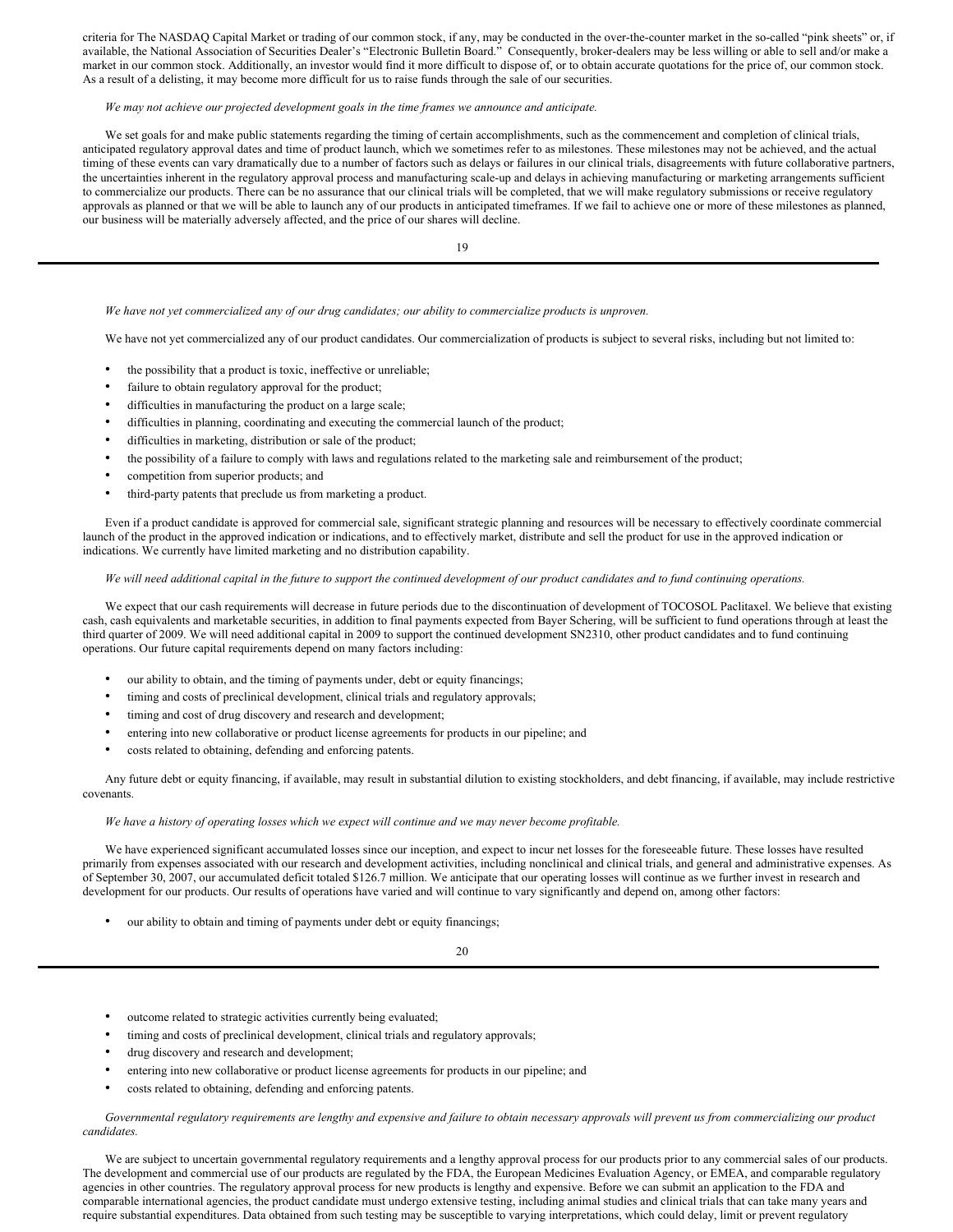approval. In addition, changes in regulatory policy for product approval may cause additional costs in our efforts to secure necessary approvals.

Our product candidates are subject to significant uncertainty because they are in early stages of development and are subject to regulatory approval. The results of preclinical and clinical testing of our products are uncertain and regulatory approval of our products may take longer or be more expensive than anticipated, which could have a material adverse effect on our business, financial condition and results of operations. We cannot predict if or when any of our products under development will be commercialized, if at all.

The development of oncology related pharmaceutical products is extremely competitive, and if we fail to compete effectively, it would negatively impact our *business.*

Competition in the development of pharmaceutical products is intense and expected to increase. We also believe that other medical and pharmaceutical companies will compete with us in the areas of research and development, acquisition of products and technology licenses, and the manufacturing and marketing of our products. Success of products in these fields will be based primarily on:

- efficacy;
- safety:
- price;
- breadth of approved indications; and
- physician, healthcare payor and patient acceptance.

Many of our competitors and potential competitors, including large pharmaceutical, chemical and biotechnology concerns and universities and other research institutions, have substantially greater financial, technical and human resources than we do and have substantially greater experience in developing products, obtaining regulatory approvals and marketing and manufacturing medical products. Accordingly, these competitors may succeed in obtaining FDA approval for their products more rapidly than we do. In addition, other technologies or products may be developed that have an entirely different approach that would render our technology and products noncompetitive or obsolete. If we fail to compete effectively, it would have a material adverse effect on our business, financial condition and results of operations.

21

If we fail to secure adequate intellectual property protection or become involved in an intellectual property dispute, it could significantly harm our financial *results and ability to compete.*

Our success will depend, in part, on our ability to obtain and defend patents and protect trade secrets. As of September 30, 2007, we held sixteen United States patents and seven patents outside the U.S. relating to our proprietary technologies. Additional patent applications are pending in the United States and counterpart filings have been made in Europe, Canada and key countries in Asia and Latin America. The patent position of medical and pharmaceutical companies is highly uncertain and involves complex legal and factual questions. There can be no assurance that any claims which are included in pending or future patent applications will be issued, that any issued patents will provide us with competitive advantages or will not be challenged by third parties, or that the existing or future patents of third parties will not have an adverse effect on our ability to commercialize our products. Furthermore, there can be no assurance that other companies will not independently develop similar products, duplicate any of our products or design around patents that may be issued to us. Litigation may be necessary to enforce any patents issued to us or to determine the scope and validity of others' proprietary rights in court or administrative proceedings. Any litigation or administrative proceeding could result in substantial costs to us and distraction of our management. An adverse ruling in any litigation or administrative proceeding could have a material adverse effect on our business, financial condition and results of operations.

#### If we encounter difficulties enrolling patients in our clinical trials, our trials could be delayed or otherwise adversely affected.

Clinical trials for our drug candidates require that we identify and enroll patients with the disorder or condition under investigation. We may not be able to enroll a sufficient number of patients to complete our clinical trials in a timely manner.

Patient enrollment is affected by factors including:

- design of the protocol;
- the size of the patient population;
- eligibility criteria for the study in question;
- perceived risks and benefits of the drug under study;
- Institutional Review Boards/Ethics Committees approvals to conduct the study;
- availability of competing therapies;
- efforts to facilitate timely enrollment in clinical trials;
- the success of our personnel in making the arrangements with potential clinical trial sites necessary for those sites to begin enrolling patients;
- patient referral practices of physicians;
- availability of clinical trial sites; and
- other clinical trials seeking to enroll subjects with similar profiles.

If we have difficulty enrolling a sufficient number of patients to conduct our clinical trials as planned, we may need to delay or terminate ongoing or planned clinical trials, either of which would have a negative effect on our business.

*We may face fluctuations in operating results.*

Our operating results may rise or fall significantly from period to period as a result of many factors, including:

- the amount of research and development we engage in;
- outcome related to strategic activities currently being evaluated;

• the number of product candidates we have, their progress in research, preclinical and clinical studies and the costs involved in manufacturing them;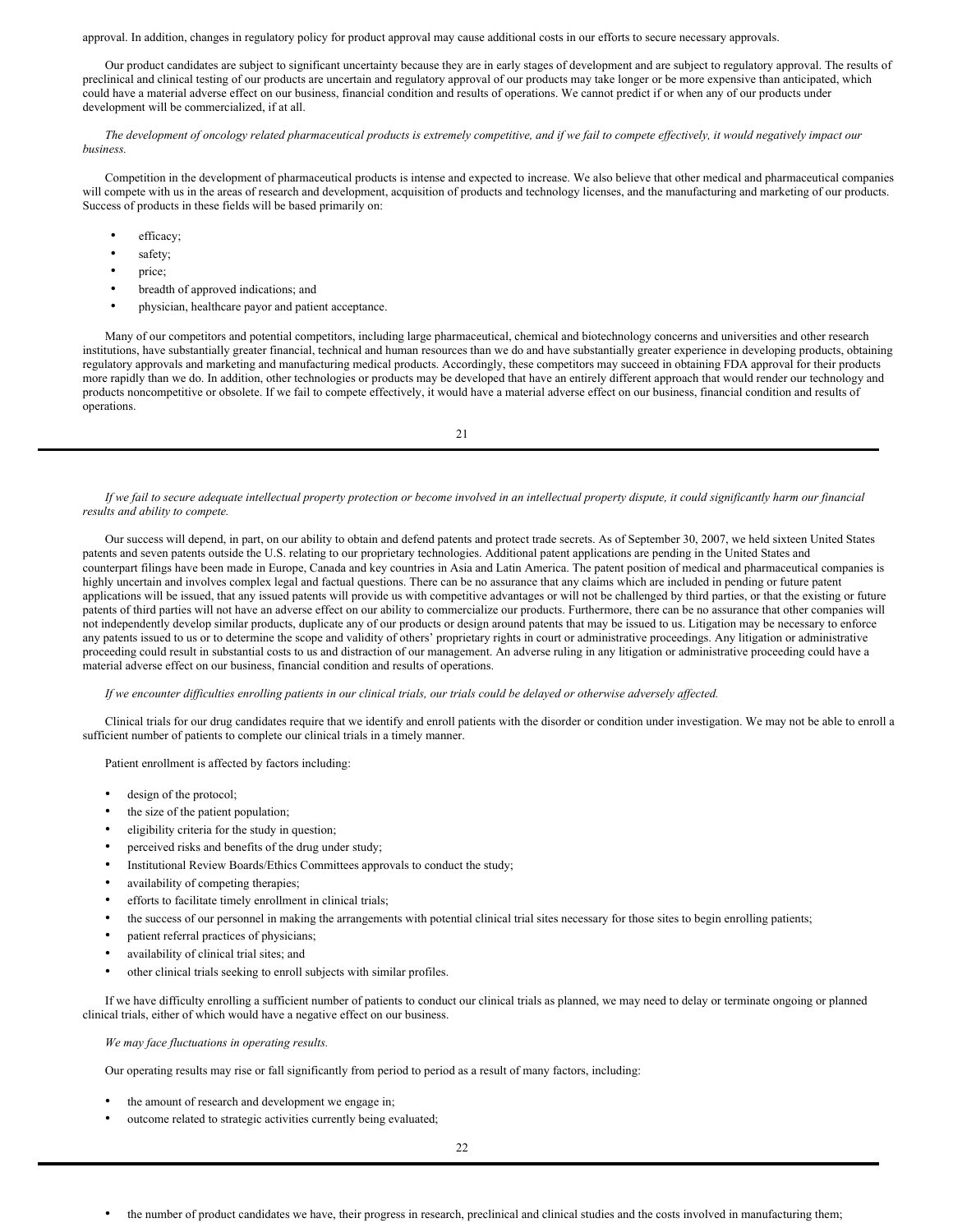- our ability to enter into new strategic relationships;
- our ability to maintain our facilities to support our operations;
- the costs involved in prosecuting, maintaining and enforcing patent claims;
- the possibility that others may have or obtain patent rights that are superior to ours;
- changes in government regulation;
- changes in the price of our common stock or other variables used as a basis for valuing stock-based awards;
- changes in accounting policies or principles; and
- release of successful products into the market by our competitors.

As a result, we may experience fluctuations in our operating results from quarter to quarter and continue to generate losses. Quarterly comparisons of our financial results may not necessarily be meaningful, and investors should not rely upon such results as an indication of our future performance. In addition, investors may react adversely if our reported operating results are less favorable than in a prior period or are less favorable than those anticipated by investors or the financial community, which may result in a drop in the market price of our common stock.

*The impact of the recall by Bristol-Myers Squibb Pharmaceuticals of certain batches of Taxol.*

In March 2007, Bristol-Myers Squibb Pharmaceuticals recalled certain batches of Taxol due to potential lack of sterility assurance. At the time of the recall, there had been no reports of non-sterile product and no stability failures had been detected. Among the recalled batches were those being used in the reference arm of the Phase 3 TOCOSOL Paclitaxel pivotal study. Based on the available information, Sonus has no reason to believe that the recalled batches had an adverse impact on patients treated with those batches in the Phase 3 study.

The Company plans to return all of the recalled material to its suppliers in accordance with the recall notice. While we believe that we will receive a full refund for the returned material, there can be no assurance that we will receive that refund or that it will be received in a timely basis.

### **Item 6. Exhibits**

- <span id="page-12-0"></span>10.1 Form of the Stock Option Agreement to the 2007 Stock Performance Incentive Plan. (1)
- 10.2 Form of the Restricted Stock Purchase Agreement to the 2007 Stock Performance Incentive Plan. (1)
- 31.1 Certification of President and Chief Executive Officer pursuant to Rule 13a-14(a) or 15d-14(a). (1)
- 31.2 Certification of Chief Financial Officer pursuant to Rule 13a-14(a) or 15d-14(a). (1)
- 32.1 Certification of President and Chief Executive Officer pursuant to Rule 13a-14(b) or 15d-14(b). (2)
- 32.2 Certification of Chief Financial Officer pursuant to Rule 13a-14(b) or 15d-14(b). (2)
- (1) Filed herewith.<br>(2) Furnished here
- Furnished herewith and not "filed" for purposes of Section 18 of the Securities Exchange Act of 1934, as amended.

## 23

## **SIGNATURES**

In accordance with the requirements of the Securities Exchange Act, the registrant caused this report to be signed on its behalf by the undersigned, thereunto duly authorized.

## **SONUS PHARMACEUTICALS, INC.**

Date: November 9, 2007 By: /s/ Alan Fuhrman

Alan Fuhrman Senior Vice President, Chief Financial Officer (Principal Financial Officer)

### 24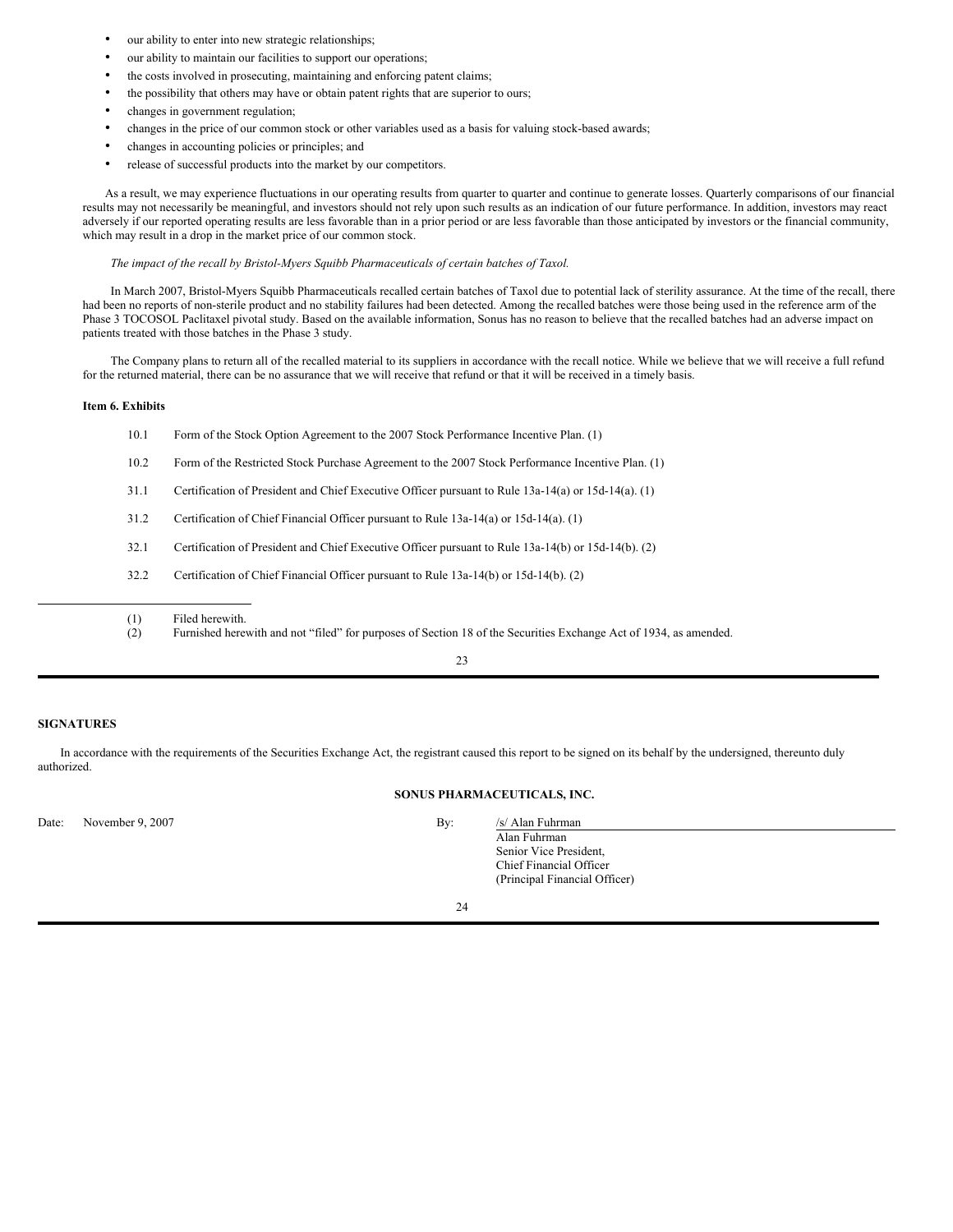#### **SONUS PHARMACEUTICALS, INC. RESTRICTED STOCK PURCHASE AGREEMENT UNDER THE 2007 PERFORMANCE INCENTIVE PLAN**

THIS RESTRICTED STOCK PURCHASE AGREEMENT (the "Agreement") is entered into as of  $, 20$  by and between (hereinafter referred to as "Purchaser"), and SONUS Pharmaceuticals, Inc., a Delaware corporation (hereinafter referred to as the "Company"), pursuant to the Company's 2007 Performance Incentive Plan, as amended (the "Plan"). Any capitalized term not defined herein shall have the same meaning ascribed to it in the Plan.

### **R E C I T A L S:**

**A.** Purchaser is an employee, director, consultant or other Service Provider, and in connection therewith has rendered services for and on behalf of the Company.

**B.** The Company desires to issue shares of common stock to Purchaser for the consideration set forth herein to provide an incentive for Purchaser to remain a Service Provider of the Company and to exert added effort towards its growth and success.

NOW, THEREFORE, in consideration of the mutual covenants hereinafter set forth, and for other good and valuable consideration, the parties agree as follows:

**1. Issuance of Shares**. The Company hereby offers to issue to Purchaser an aggregate of ( ) shares of Common Stock of the Company (the "Shares") on the terms and conditions herein set forth. Unless this offer is earlier revoked in writing by the Company, Purchaser shall have ten (10) days from the date of the delivery of this Agreement to Purchaser to accept the offer of the Company by executing and delivering to the Company two copies of this Agreement, without condition or reservation of any kind whatsoever, together with the consideration to be delivered by Purchaser pursuant to Section 2 below.

**2. <b>Consideration**. The purchase price for the Shares shall be \$ per share, or \$ in the aggregate. Any purchase price more than zero shall be paid by the delivery of Purchaser's check payable to the Company (or payment in such other form of lawful consideration as the Administrator may approve from time to time under the provisions of Section 6.3 of the Plan).

#### **3. Vesting of Shares**.

**(a)** Subject to Section 3(b) below, the Shares acquired hereunder shall vest and become "Vested Shares" as follows:

| Upon the date set forth below: | <b>Shares that become Vested Shares:</b> |
|--------------------------------|------------------------------------------|
|                                | <b>Shares</b>                            |
|                                | <b>Shares</b>                            |
|                                | <b>Shares</b>                            |
|                                |                                          |

Shares which have not yet become vested are herein called "Unvested Shares." No additional shares shall vest after the date of termination of Purchaser's Continuous Service.

As used herein, the term "Continuous Service" means (i) employment by either the Company or any parent or subsidiary corporation of the Company, or by any successor entity following a Change in Control, which is uninterrupted except for vacations, illness (except for permanent disability, as defined in Section 22(e)(3) of the Code), or leaves of absence which are approved in writing by the Company or any of such other employer corporations, if applicable, (ii) service as a member of the Board of Directors of the Company until Purchaser resigns, is removed from office, or Purchaser's term of office expires and he or she is not reelected, or (iii) so long as Purchaser is engaged as a consultant or Service Provider to the Company or other corporation referred to in clause (i) above.

**(b)** Notwithstanding Section 3(a), if Purchaser holds Shares at the time a Change in Control occurs, all Repurchase Rights shall automatically terminate immediately prior to the consummation of such Change in Control, and the Shares subject to those terminated Repurchase Rights shall immediately vest in full. If the Repurchase Rights automatically terminate in accordance with the provisions of this subsection (b), then the Administrator shall cause written notice of the Change in Control transaction to be given to Purchaser not less than fifteen (15) days prior to the anticipated effective date of the proposed transaction.

### **4. Reconveyance Upon Termination of Service.**

**(a) Repurchase Right**. The Company shall have the right (but not the obligation) to repurchase all or any part of the Unvested Shares (the "Repurchase Right") in the event that the Purchaser's Continuous Service terminates for any reason. Upon exercise of the Repurchase Right, the Purchaser shall be obligated to sell his or her Unvested Shares to the Company, as provided in this Section 4. If the Purchase Price is zero, then Purchaser shall be obligated to transfer his or her Unvested Shares to the Company without consideration.

**(b) Consideration for Repurchase Right**. The repurchase price of the Unvested Shares (the "Repurchase Price") shall be equal to the Purchase Price, if any, of such Unvested Shares.

**(c) Procedure for Exercise of Reconveyance Option**. For sixty (60) days after the Termination Date or other event described in this Section 4, the Company may exercise the Repurchase Right by giving Purchaser and/or any other person obligated to sell written notice of the number of Unvested Shares which the Company desires to purchase. The Repurchase Price for the Unvested Shares shall be payable, at the option of the Company, by check or by cancellation of all or a portion of any outstanding indebtedness of Purchaser to the Company, or by any combination thereof.

**(d) Notification and Settlement**. In the event that the Company has elected to exercise the Repurchase Right as to part or all of the Unvested Shares within the period described above, Purchaser or such other person shall deliver to the Company certificate(s) representing the Unvested Shares to be acquired by the Company within thirty (30) days following the date of the notice from the Company. The Company shall deliver to Purchaser against delivery of the Unvested Shares, checks of the Company payable to Purchaser and/or any other person

obligated to transfer the Unvested Shares in the aggregate amount of the Repurchase Price, if any, to be paid as set forth in paragraph 4(b) above.

**(e) Deposit of Unvested Shares**. Purchaser shall deposit with the Company certificates representing the Unvested Shares, together with a duly executed stock assignment separate from certificate in blank, which shall be held by the Secretary of the Company. Purchaser shall be entitled to vote and to receive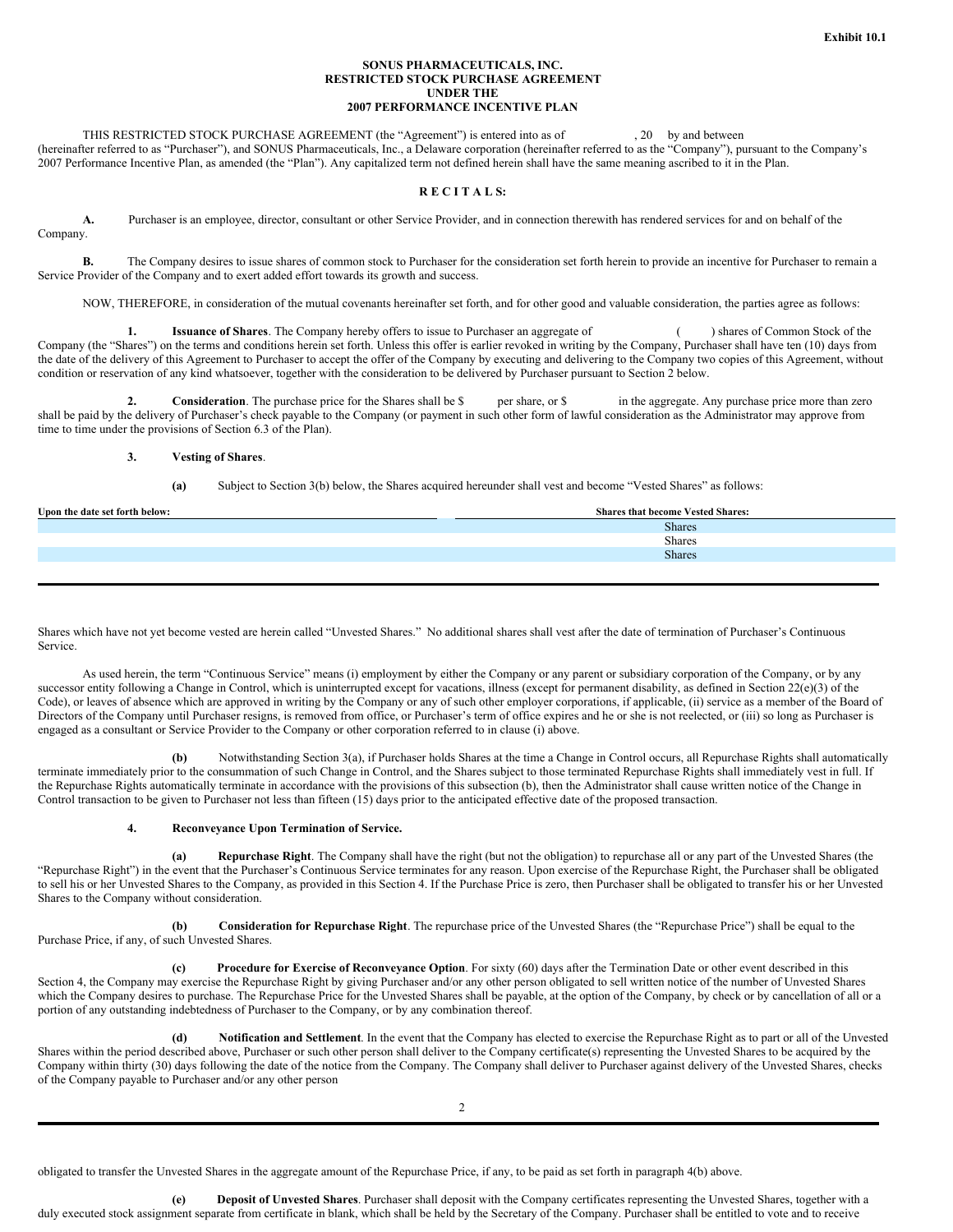dividends and distributions on all such deposited Unvested Shares.

- **(f) Termination**. The provisions of this Section 4 shall automatically terminate in accordance with Section 3(b) above.
- **(g) Assignment.** The Company may assign its Repurchase Right under this Section 4 without the consent of the Purchaser.

**5. Restrictions on Unvested Shares.** Unvested Shares may not be sold, transferred, pledged, or otherwise disposed of, except that such Unvested Shares may be transferred to a trust established for the sole benefit of the Purchaser and/or his or her spouse, children or grandchildren. Any Unvested Shares that are transferred as provided herein remain subject to the terms and conditions of this Agreement.

**6. Adjustments Upon Changes in Capital Structure**. In the event that the outstanding Shares of Common Stock of the Company are hereafter increased or decreased or changed into or exchanged for a different number or kind of shares or other securities of the Company by reason of a recapitalization, stock split, combination of shares, reclassification, stock dividend, or other change in the capital structure of the Company, then Purchaser shall be entitled to new or additional or different shares of stock or securities, in order to preserve, as nearly as practical, but not to increase, the benefits of Purchaser under this Agreement, in accordance with the provisions of Section 4.2 of the Plan. Such new, additional or different shares shall be deemed "Shares" for purposes of this Agreement and subject to all of the terms and conditions hereof.

**7. Shares Free and Clear**. All Shares purchased by the Company pursuant to this Agreement shall be delivered by Purchaser free and clear of all claims, liens and encumbrances of every nature (except the provisions of this Agreement and any conditions concerning the Shares relating to compliance with applicable federal or state securities laws), and the purchaser thereof shall acquire full and complete title and right to all of such Shares, free and clear of any claims, liens and encumbrances of every nature (again, except for the provisions of this Agreement and such securities laws).

3

**8. Limitation of Company's Liability for Nonissuance; Unpermitted Transfers**.

**(a)** The Company agrees to use its reasonable best efforts to obtain from any applicable regulatory agency such authority or approval as may be required in order to issue and sell the Shares to Purchaser pursuant to this Agreement. The inability of the Company to obtain, from any such regulatory agency, authority or approval deemed by the Company's counsel to be necessary for the lawful issuance and sale of the Shares hereunder and under the Plan shall relieve the Company of any liability in respect of the nonissuance or sale of such Shares as to which such requisite authority or approval shall not have been obtained.

**(b)** The Company shall not be required to: (i) transfer on its books any Shares of the Company which shall have been sold or transferred in violation of any of the provisions set forth in this Agreement, or (ii) treat as owner of such shares or to accord the right to vote as such owner or to pay dividends to any transferee to whom such shares shall have been so transferred.

Notices. Any notice, demand or request required or permitted to be given under this Agreement shall be in writing and shall be deemed given when delivered personally or three (3) days after being deposited in the United States mail, as certified or registered mail, with postage prepaid, (or by such other method as the Administrator may from time to time deem appropriate), and addressed, if to the Company, at its principal place of business, Attention: the Chief Financial Officer, and if to the Purchaser, at his or her most recent address as shown in the employment or stock records of the Company.

**10. Binding Obligations**. All covenants and agreements herein contained by or on behalf of any of the parties hereto shall bind and inure to the benefit of the parties hereto and their permitted successors and assigns.

**11. Captions and Section Headings**. Captions and section headings used herein are for convenience only, and are not part of this Agreement and shall not be used in construing it.

**12. Amendment**. This Agreement may not be amended, waived, discharged, or terminated other than by written agreement of the parties.

**13. Entire Agreement**. This Agreement and the Plan constitute the entire agreement between the parties with respect to the subject matter hereof and supersede all prior or contemporaneous written or oral agreements and understandings of the parties, either express or implied.

**14. Assignment**. Purchaser shall have no right, without the prior written consent of the Company, to (i) sell, assign, mortgage, pledge or otherwise transfer any interest or right created hereby, or (ii) delegate his or her duties or obligations under this Agreement. This Agreement is made solely for the benefit of the parties hereto, and no other person, partnership, association or corporation shall acquire or have any right under or by virtue of this Agreement.

**15. Severability**. Should any provision or portion of this Agreement be held to be unenforceable or invalid for any reason, the remaining provisions and portions of this Agreement shall be unaffected by such holding.

4

**16. Counterparts**. This Agreement may be executed in one or more counterparts, all of which taken together shall constitute one agreement and any party hereto may execute this Agreement by signing any such counterpart. This Agreement shall be binding upon Purchaser and the Company at such time as the Agreement, in counterpart or otherwise, is executed by Purchaser and the Company.

**17. Applicable Law**. This Agreement shall be construed in accordance with the laws of the State of Washington without reference to choice of law principles, as to all matters, including, but not limited to, matters of validity, construction, effect or performance.

**18. No Agreement to Employ**. Nothing in this Agreement shall affect any right with respect to continuance of employment by the Company or any of its subsidiaries. The right of the Company or any of its subsidiaries to terminate at will the Purchaser's employment at any time (whether by dismissal, discharge or otherwise), with or without cause, is specifically reserved, subject to any other written employment agreement to which the Company and Purchaser may be a party.

**19. "Market Stand-Off" Agreement**. Purchaser agrees in connection with any registration of the Company's securities that, upon the request of the Company or the underwriters managing any public offering of the Company's securities, Purchaser will not sell or otherwise dispose of any Purchased Shares without the prior written consent of the Company or such underwriters, as the case may be, for a period of time (not to exceed 180 days) from the effective date of such registration as the Company or the underwriters may specify.

**20. Tax Elections.** Purchaser understands that Purchaser (and not the Company) shall be responsible for the Purchaser's own tax liability that may arise as a result of the acquisition of the Shares. Purchaser acknowledges that Purchaser has considered the advisability of all tax elections in connection with the purchase of the Shares, including the making of an election under Section 83(b) under the Internal Revenue Code of 1986, as amended ("Code"); Purchaser further acknowledges that the Company has no responsibility for the making of such Section 83(b) election. In the event Purchaser determines to make a Section 83(b) election, Purchaser agrees to timely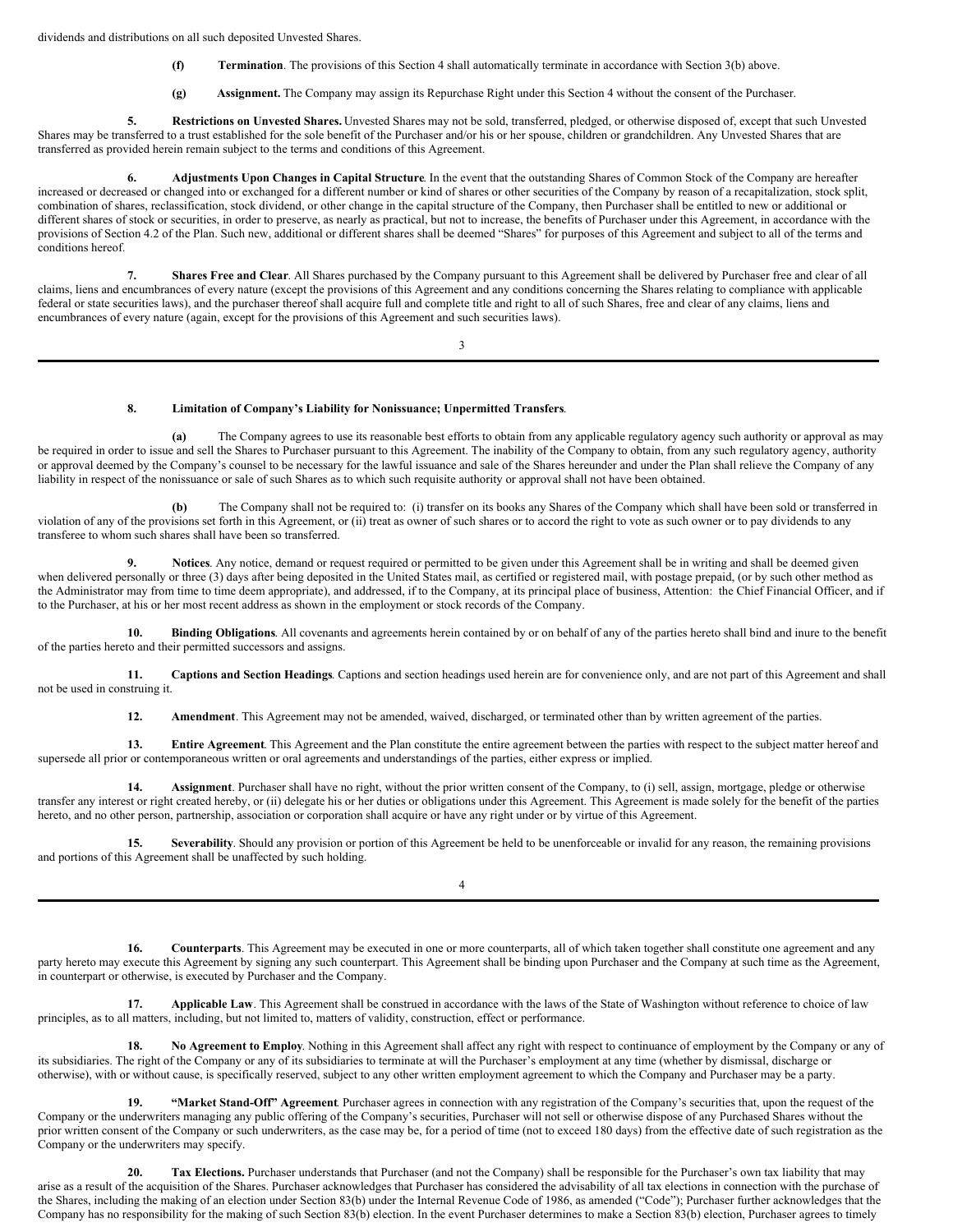provide a copy of the election to the Company as required under the Code.

**21. Attorneys' Fees**. If any party shall bring an action in law or equity against another to enforce or interpret any of the terms, covenants and provisions of this Agreement, the prevailing party in such action shall be entitled to recover reasonable attorneys' fees and costs.

| 5                                                                                                       |   |                   |  |  |  |
|---------------------------------------------------------------------------------------------------------|---|-------------------|--|--|--|
|                                                                                                         |   |                   |  |  |  |
| IN WITNESS WHEREOF, the parties hereto have executed this Agreement as of the date first above written. |   |                   |  |  |  |
| THE COMPANY:                                                                                            |   | <b>PURCHASER:</b> |  |  |  |
| SONUS PHARMACEUTICALS, INC.                                                                             |   |                   |  |  |  |
| By:                                                                                                     |   |                   |  |  |  |
| Name:                                                                                                   |   |                   |  |  |  |
| Title:                                                                                                  |   | (Print Name)      |  |  |  |
|                                                                                                         |   |                   |  |  |  |
|                                                                                                         |   | Address:          |  |  |  |
|                                                                                                         |   |                   |  |  |  |
|                                                                                                         |   |                   |  |  |  |
|                                                                                                         | 6 |                   |  |  |  |

## **CONSENT AND RATIFICATION OF SPOUSE**

The undersigned, the spouse of , a party to the attached Restricted Stock Purchase Agreement (the "Agreement"), dated as of , hereby consents to the execution of said Agreement by such party; and ratifies, approves, confirms and adopts said Agreement, and agrees to be bound by each and every term and condition thereof as if the undersigned had been a signatory to said Agreement, with respect to the Shares (as defined in the Agreement) made the subject of said Agreement in which the undersigned has an interest, including any community property interest therein.

I also acknowledge that I have been advised to obtain independent counsel to represent my interests with respect to this Agreement but that I have declined to do so and I hereby expressly waive my right to such independent counsel.

Date:

(Signature)

(Print Name)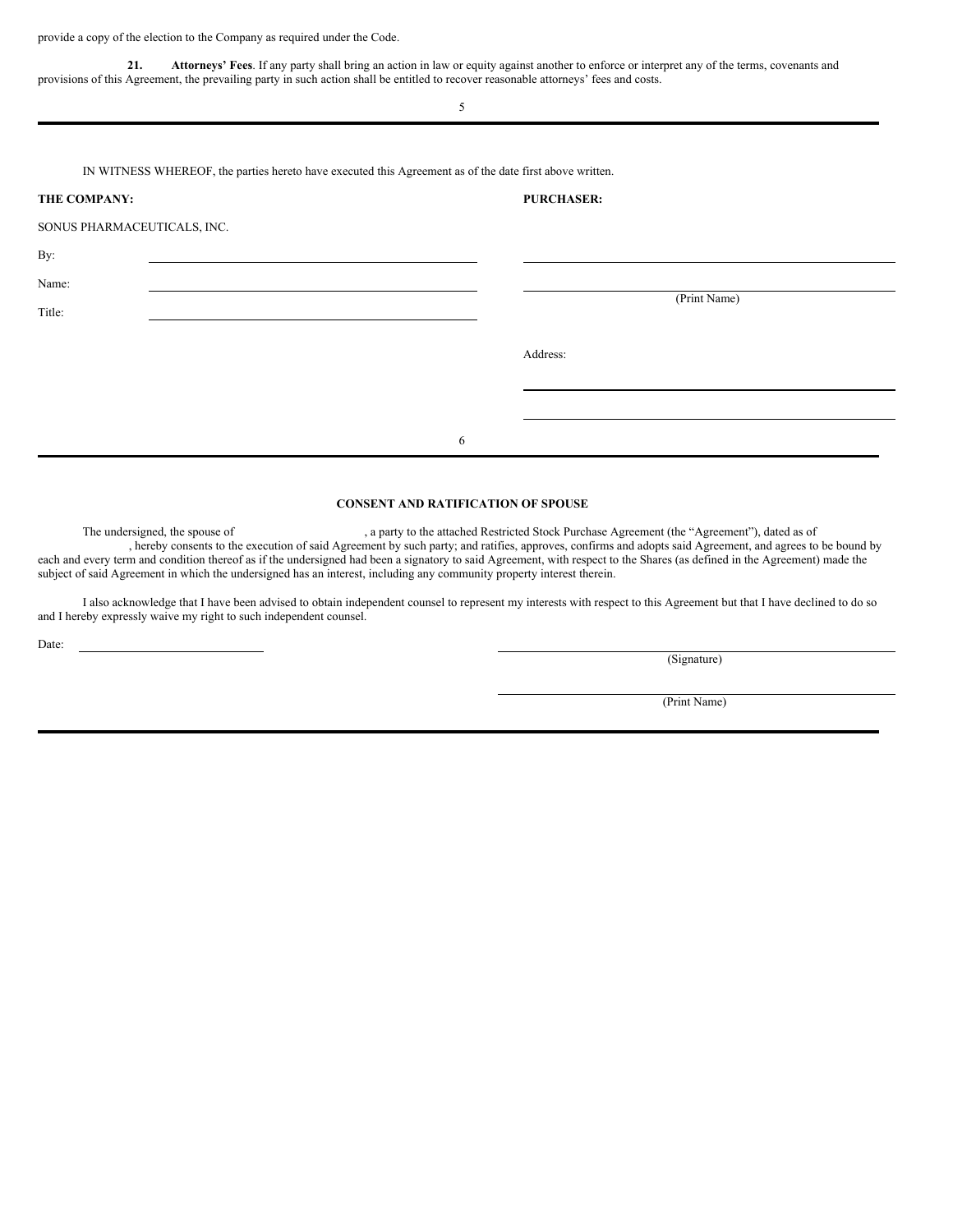## **SONUS PHARMACEUTICALS, INC.**

### **STOCK OPTION AGREEMENT**

### **Type of Option (check one):** o **Incentive** o **Nonqualified**

This Stock Option Agreement (the "Agreement") is entered into as of , 20, by and between SONUS Pharmaceuticals, Inc., a Delaware corporation (the "Company"), and (the "Optionee") pursuant to the Company's 2007 Performance Incentive Plan, as amended (the "Plan"). Any capitalized term not defined herein shall have the same meaning ascribed to it in the Plan.

**1. Grant of Option.** The Company hereby grants to Optionee an option (the "Option") to purchase all or any portion of a total of

( ) shares (the "Shares") of the Common Stock of the Company at a purchase price of

(\$ ) per share (the "Exercise Price"), subject to the terms and conditions set forth herein and the provisions of the Plan. If the box marked "Incentive" above is checked, then this Option is intended to qualify as an "incentive stock option" as defined in Section 422 of the Internal Revenue Code of l986, as amended (the "Code"). If this Option fails in whole or in part to qualify as an incentive stock option, or if the box marked "Nonqualified" is checked, then this Option shall to that extent constitute a nonqualified stock option.

**2. Vesting of Option.** The right to exercise this Option shall vest in installments, and this Option shall be exercisable from time to time in whole or in part as to any vested installment, as follows:

| Upon the date set forth below: | This Option shall be Exercisable as to: |
|--------------------------------|-----------------------------------------|
|                                | <b>Shares</b>                           |
|                                | Shares                                  |
|                                | <b>Shares</b>                           |

No additional Shares shall vest after the date of termination of Optionee's "Continuous Service" (as defined below), but this Option shall continue to be exercisable in accordance with Section 3 hereof with respect to that number of shares that have vested as of the date of termination of Optionee's Continuous Service.

As used herein, the term "Continuous Service" means (i) employment by either the Company or any parent or subsidiary corporation of the Company, or by a corporation or a parent or subsidiary of a corporation issuing or assuming a stock option in a transaction to which Section 424(a) of the Code applies, which is uninterrupted except for vacations, illness (except for permanent disability, as defined in Section 22(e)(3) of the Code), or leaves of absence which are approved in writing by the Company or any of such other employer corporations, if applicable, (ii) service as a member of the Board of Directors of the Company until Optionee resigns, is removed from office, or Optionee's

term of office expires and he or she is not reelected, or (iii) so long as Optionee is engaged as a Service Provider to the Company or other corporation referred to in clause (i) above.

**3. Term of Option.** The right of the Optionee to exercise this Option shall terminate upon the first to occur of the following:

(a) the expiration of ten (10) years from the date of this Agreement;

(b) the expiration of three (3) months from the date of termination of Optionee's Continuous Service if such termination occurs for any reason other than permanent disability, death or voluntary resignation; provided, however, that if Optionee dies during such three-month period the provisions of Section 3(e) below shall apply;

(c) the expiration of one (1) month from the date of termination of Optionee's Continuous Service if such termination occurs due to voluntary resignation; provided, however, that if Optionee dies during such one-month period the provisions of Section 3(e) below shall apply;

(d) the expiration of one (1) year from the date of termination of Optionee's Continuous Service if such termination is due to permanent disability of the Optionee (as defined in Section 22(e)(3) of the Code);

(e) the expiration of one (1) year from the date of termination of Optionee's Continuous Service if such termination is due to Optionee's death or if death occurs during either the three-month or one-month period following termination of Optionee's Continuous Service pursuant to Section 3(b) or 3(c) above, as the case may be; or

(f) upon the consummation of a "Change in Control" (as defined in Section 2.4 of the Plan).

4. **Exercise of Option.** On or after the vesting of any portion of this Option in accordance with Sections 2 or 8 hereof, and until termination of the right to exercise this Option in accordance with Section 3 above, the portion of this Option which has vested may be exercised in whole or in part by the Optionee (or, after his or her death, by the person designated in Section 5 below) upon delivery of the following to the Company at its principal executive offices:

(a) a written notice of exercise which identifies this Agreement and states the number of Shares then being purchased (but no fractional Shares may be purchased);

(b) a check or cash in the amount of the Exercise Price (or payment of the Exercise Price in such other form of lawful consideration as the Administrator may approve from time to time under the provisions of Section 5.4 of the Plan);

(c) a check or cash in the amount reasonably requested by the Company to satisfy the Company's withholding obligations under federal, state or other applicable tax laws with respect to the taxable income, if any, recognized by the Optionee in connection with the exercise of this Option (unless the Company and Optionee shall have made other arrangements for deductions or withholding from Optionee's wages, bonus or other compensation payable to Optionee, or by the withholding of Shares issuable upon exercise of this Option or the delivery of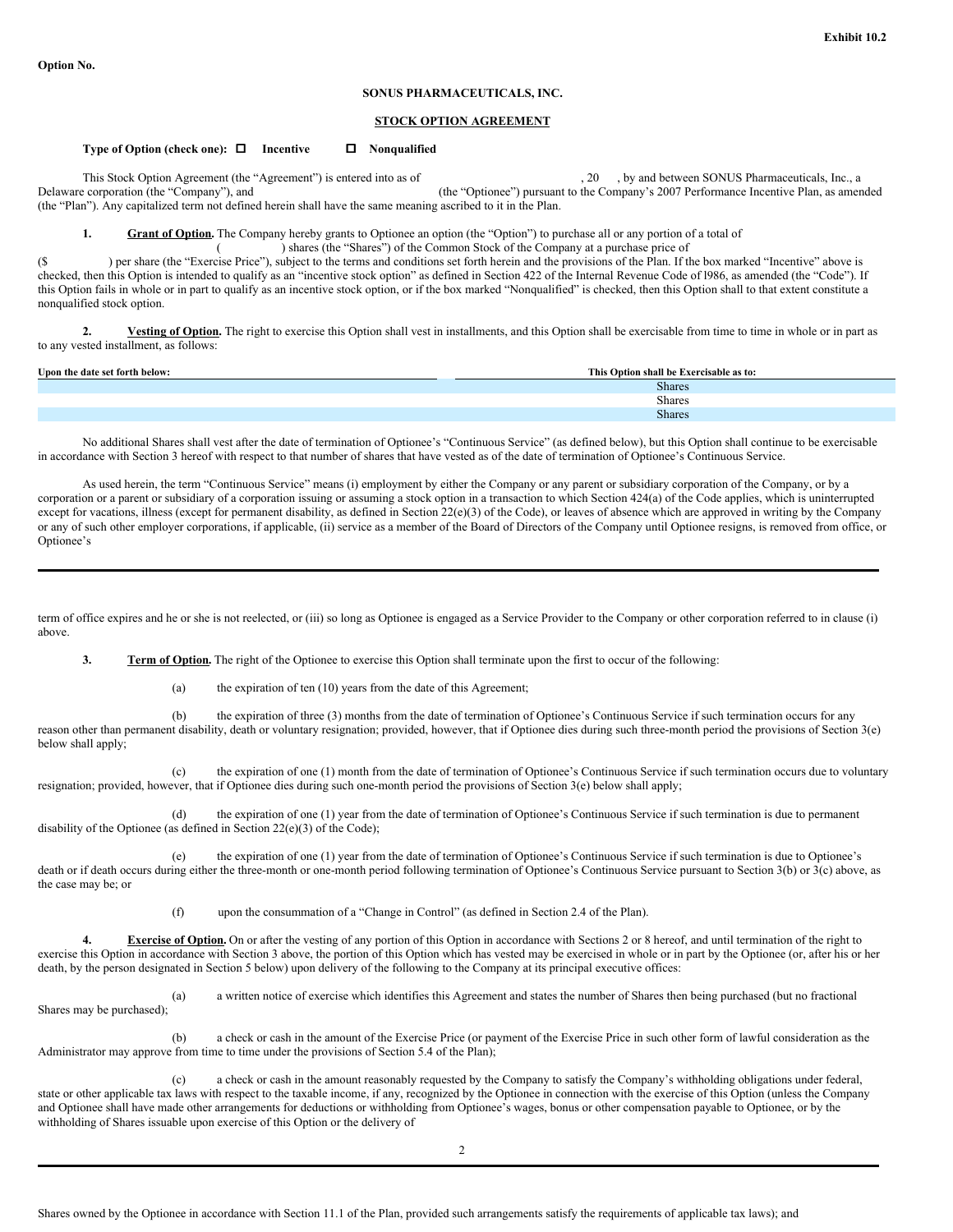(d) a letter, if requested by the Company, in such form and substance as the Company may require, setting forth the investment intent of the Optionee, or person designated in Section 5 below, as the case may be.

**5. Death of Optionee; No Assignment.** The rights of the Optionee under this Agreement may not be assigned or transferred except by will or by the laws of descent and distribution, and may be exercised during the lifetime of the Optionee only by such Optionee. Any attempt to sell, pledge, assign, hypothecate, transfer or dispose of this Option in contravention of this Agreement or the Plan shall be void and shall have no effect. If the Optionee's Continuous Service terminates as a result of his or her death, and provided Optionee's rights hereunder shall have vested pursuant to Section 2 hereof, Optionee's legal representative, his or her legatee, or the person who acquired the right to exercise this Option by reason of the death of the Optionee (individually, a "Successor") shall succeed to the Optionee's rights and obligations under this Agreement. After the death of the Optionee, only a Successor may exercise this Option.

**6. Representation of Optionee.** Optionee acknowledges receipt of a copy of the Plan and understands that all rights and obligations connected with this Option are set forth in this Agreement and the Plan.

**7. Adjustments Upon Changes in Capital Structure.** In the event that the outstanding shares of Common Stock of the Company are hereafter increased or decreased or changed into or exchanged for a different number or kind of shares or other securities of the Company by reason of a recapitalization, stock split, reverse stock split, reclassification, stock dividend or other similar change in the capital structure of the Company, then appropriate adjustment shall be made by the Administrator to the number of Shares subject to the unexercised portion of this Option and to the Exercise Price per share, in order to preserve, as nearly as practical, but not to increase, the benefits of the Optionee under this Option, in accordance with the provisions of Section 4.2 of the Plan.

**8. Change in Control.** In the event of a Change in Control (as defined in Section 2.4 of the Plan), the right to exercise this Option shall accelerate automatically and vest in full (notwithstanding the provisions of Section 2 above) effective as of immediately prior to the consummation of the Change in Control. If vesting of this Option will accelerate pursuant to the preceding sentence, the Administrator in its discretion may provide, in connection with the Change in Control transaction, for the purchase or exchange of this Option for an amount of cash or other property having a value equal to the difference (or "spread") between: (x) the value of the cash or other property that the Optionee would have received pursuant to the Change in Control transaction in exchange for the Shares issuable upon exercise of this Option had this Option been exercised immediately prior to the Change in Control, and (y) the aggregate Exercise Price for such Shares. If the vesting of this Option will accelerate pursuant to this Section 8, then the Administrator shall cause written notice of the Change in Control transaction to be given to the Optionee not less than fifteen (15) days prior to the anticipated effective date of the proposed transaction.

**9. No Employment Contract Created.** Neither the granting of this Option nor the exercise hereof shall be construed as granting to the Optionee any right with respect to continuance of employment by the Company or any of its subsidiaries. The right of the Company or any of its

|   |         | ۰, |  |
|---|---------|----|--|
| × | I<br>۰. |    |  |
|   |         |    |  |

subsidiaries to terminate at will the Optionee's employment at any time (whether by dismissal, discharge or otherwise), with or without cause, is specifically reserved.

10. **Rights as Stockholder**. The Optionee (or transferee of this option by will or by the laws of descent and distribution) shall have no rights as a stockholder with respect to any Shares covered by this Option until such person has duly exercised this Option, paid the Exercise Price and become a holder of record of the Shares purchased.

**11. "Market Stand-Off" Agreement.** Optionee agrees that, if requested by the Company or the managing underwriter of any proposed public offering of the Company's securities, Optionee will not sell or otherwise transfer or dispose of any Shares held by Optionee without the prior written consent of the Company or such underwriter, as the case may be, during such period of time, not to exceed 180 days following the effective date of the registration statement filed by the Company with respect to such offering, as the Company or the underwriter may specify.

12. **Interpretation**. This Option is granted pursuant to the terms of the Plan, and shall in all respects be interpreted in accordance therewith. The Administrator shall interpret and construe this Option and the Plan, and any action, decision, interpretation or determination made in good faith by the Administrator shall be final and binding on the Company and the Optionee. As used in this Agreement, the term "Administrator" shall refer to the committee of the Board of Directors of the Company appointed to administer the Plan, and if no such committee has been appointed, the term Administrator shall mean the Board of Directors.

**13. Limitation of Liability for Nonissuance.** During the term of the Plan, the Company agrees at all times to reserve and keep available, and to use its reasonable best efforts to obtain from any regulatory body having jurisdiction any requisite authority in order to issue and sell, such number of shares of its Common Stock as shall be sufficient to satisfy its obligations hereunder and the requirements of the Plan. Inability of the Company to obtain, from any regulatory body having jurisdiction, authority deemed by the Company's counsel to be necessary for the lawful issuance and sale of any shares of its Common Stock hereunder and under the Plan shall relieve the Company of any liability in respect of the nonissuance or sale of such shares as to which such requisite authority shall not have been obtained.

**14. Notices.** Any notice, demand or request required or permitted to be given under this Agreement shall be in writing and shall be deemed given when delivered personally or three (3) days after being deposited in the United States mail, as certified or registered mail, with postage prepaid, (or by such other method as the Administrator may from time to time deem appropriate), and addressed, if to the Company, at its principal place of business, Attention: the Chief Financial Officer, and if to the Optionee, at his or her most recent address as shown in the employment or stock records of the Company.

**15.** Governing Law. The validity, construction, interpretation, and effect of this Option shall be governed by and determined in accordance with the laws of the State of Washington except for matters related to corporate law, in which case the provisions of the Delaware corporation law shall govern.

**16. Severability.** Should any provision or portion of this Agreement be held to be unenforceable or invalid for any reason, the remaining provisions and portions of this Agreement shall be unaffected by such holding.

**17. Counterparts.** This Agreement may be executed in two or more counterparts, each of which shall be deemed an original and all of which together shall be deemed one instrument.

**18. Tax Consequences and Reporting Obligation Upon Sale of Shares.** If this Option is an "incentive stock option," the tax benefits afforded to incentive stock options will be obtained by the Optionee only if the Shares received upon exercise of this Option are held for at least one year after the date of exercise of this Option and two years after the date this Option was granted to the Optionee. If the Optionee sells or otherwise transfers the Shares before the expiration of either of these one- or twoyear periods, the sale or transfer will be treated for tax purposes as a "disqualifying disposition," resulting in the following tax consequences: (a) the Optionee will not obtain the tax benefits afforded to incentive stock options, (b) the "spread" as of the date of exercise will be taxed to the Optionee at ordinary income tax rates, and (c) the amount of ordinary income resulting from the disqualifying disposition will be included in the Optionee's W-2. These tax consequences are described in more detail in the prospectus that relates to the Company's 2007 Performance Incentive Plan, as amended, a copy of which was delivered to the Optionee with this Option. To assure that the Company has the information necessary to comply with its tax reporting obligations, Optionee agrees to promptly notify the Company if any Shares are sold or transferred less than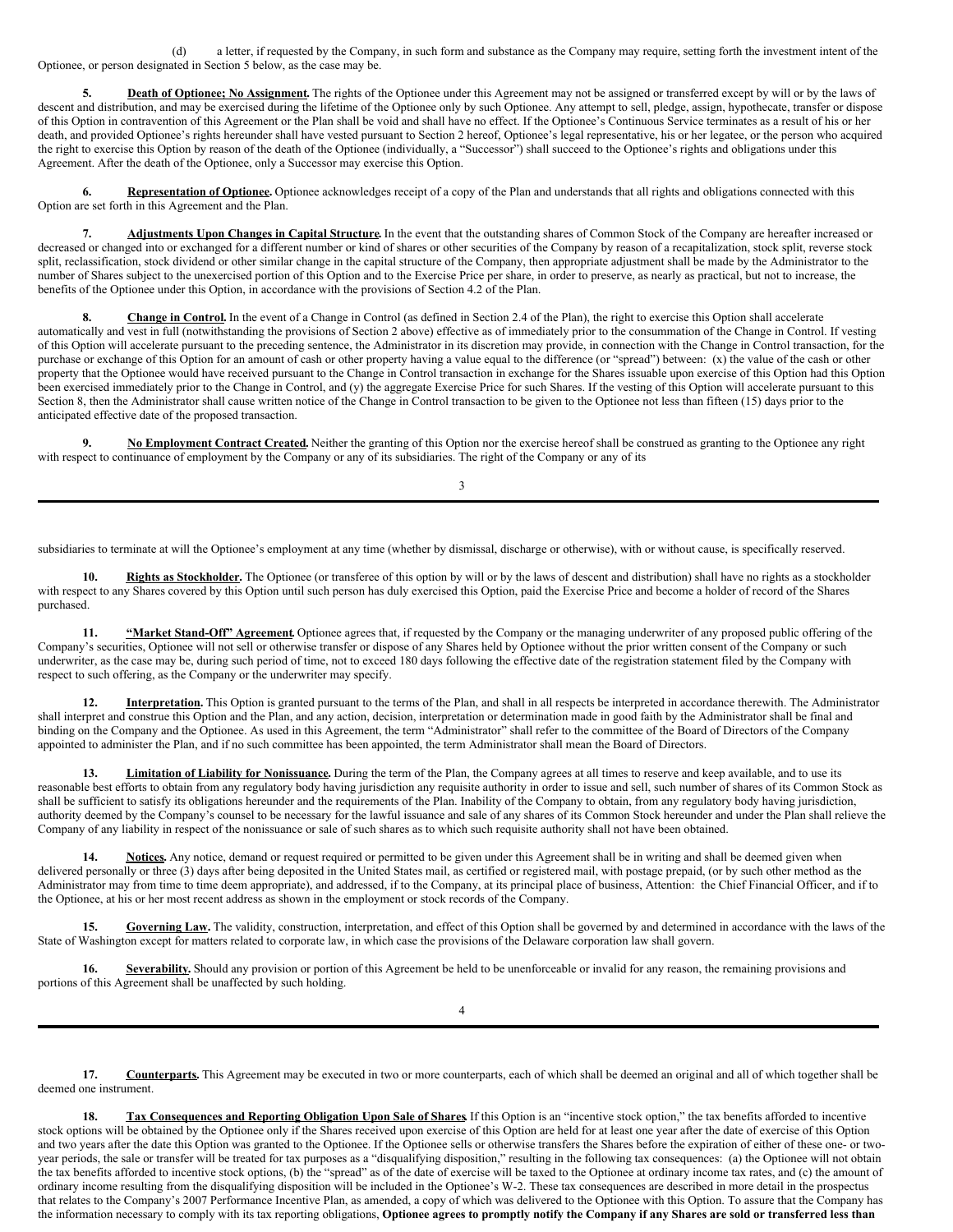one year after the date of exercise or less than two years after the date this Option was granted, and report information regarding the disqualifying disposition in **accordance with procedures established by the Company for this purpose.**

IN WITNESS WHEREOF, the parties have executed this Agreement as of the date first above written.

| SONUS PHARMACEUTICALS, INC.<br>a Delaware corporation | <b>OPTIONEE</b>      |
|-------------------------------------------------------|----------------------|
| By:                                                   | (Signature)          |
| Name:                                                 | (Type or print name) |
| Its:                                                  | Address:             |
|                                                       |                      |
| 5                                                     |                      |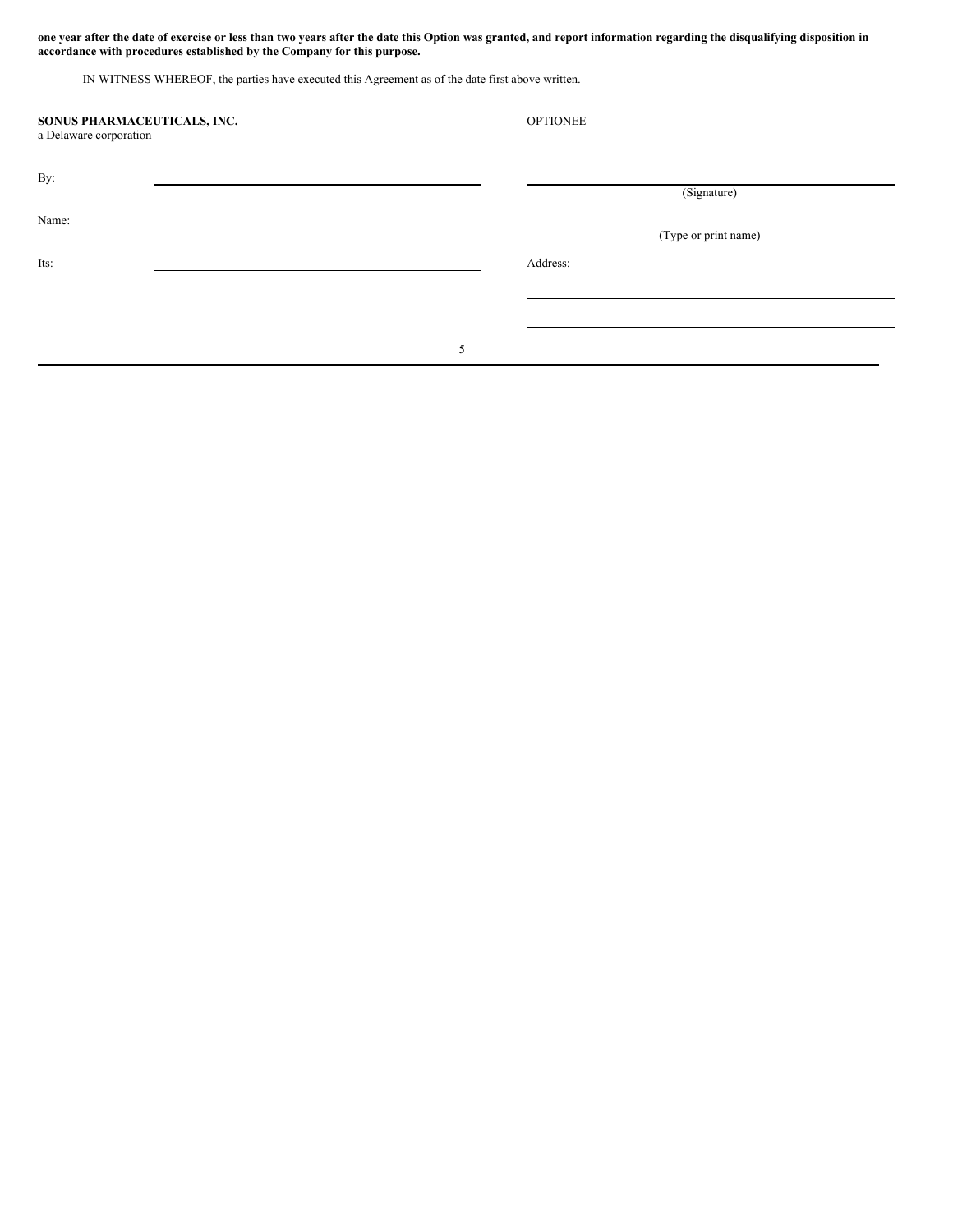### **Certification Pursuant to Rule 13a-14(a) or Rule 15d-14(a) of the Securities Exchange Act of 1934**

I, Michael A. Martino, certify that:

- 1. I have reviewed this quarterly report on Form 10-Q of Sonus Pharmaceuticals, Inc.;
- 2. Based on my knowledge, this report does not contain any untrue statement of a material fact or omit to state a material fact necessary to make the statements made, in light of the circumstances under which such statements were made, not misleading with respect to the period covered by this report;
- 3. Based on my knowledge, the financial statements, and other financial information included in this report, fairly present in all material respects the financial condition, results of operations and cash flows of the registrant as of, and for, the periods presented in this report;
- 4. The registrant's other certifying officer and I are responsible for establishing and maintaining disclosure controls and procedures (as defined in Exchange Act Rules 13a-15(e) and 15d-15(e)) and internal control over financial reporting (as defined in Exchange Act Rules 13a-15(f) and 15d-15(f)) for the registrant and have:
	- (a) Designed such disclosure controls and procedures, or caused such disclosure controls and procedures to be designed under our supervision, to ensure that material information relating to the registrant, including its consolidated subsidiaries, is made known to us by others within those entities, particularly during the period in which this report is being prepared;
	- (b) Designed such internal control over financial reporting, or caused such internal control over financial reporting to be designed under our supervision, to provide reasonable assurance regarding the reliability of financial reporting and the preparation of financial statements for external purposes in accordance with generally accepted accounting principles;
	- (c) Evaluated the effectiveness of the registrant's disclosure controls and procedures and presented in this report our conclusions about the effectiveness of the disclosure controls and procedures, as of the end of the period covered by this report based on such evaluation; and
	- (d) Disclosed in this report any change in the registrant's internal control over financial reporting that occurred during the registrant's most recent fiscal quarter (the registrant's fourth fiscal quarter in the case of an annual report) that has materially affected, or is reasonably likely to materially affect, the registrant's internal control over financial reporting; and
- 5. The registrant's other certifying officer and I have disclosed, based on our most recent evaluation of internal control over financial reporting, to the registrant's auditors and the audit committee of the registrant's board of directors (or persons performing the equivalent functions):
	- (a) all significant deficiencies and material weaknesses in the design or operation of internal control over financial reporting which are reasonably likely to adversely affect the registrant's ability to record, process, summarize and report financial information; and
	- (b) any fraud, whether or not material, that involves management or other employees who have a significant role in the registrant's internal control over financial reporting.

Date: November 9, 2007

/s/ Michael A. Martino Michael A. Martino President and Chief Executive Officer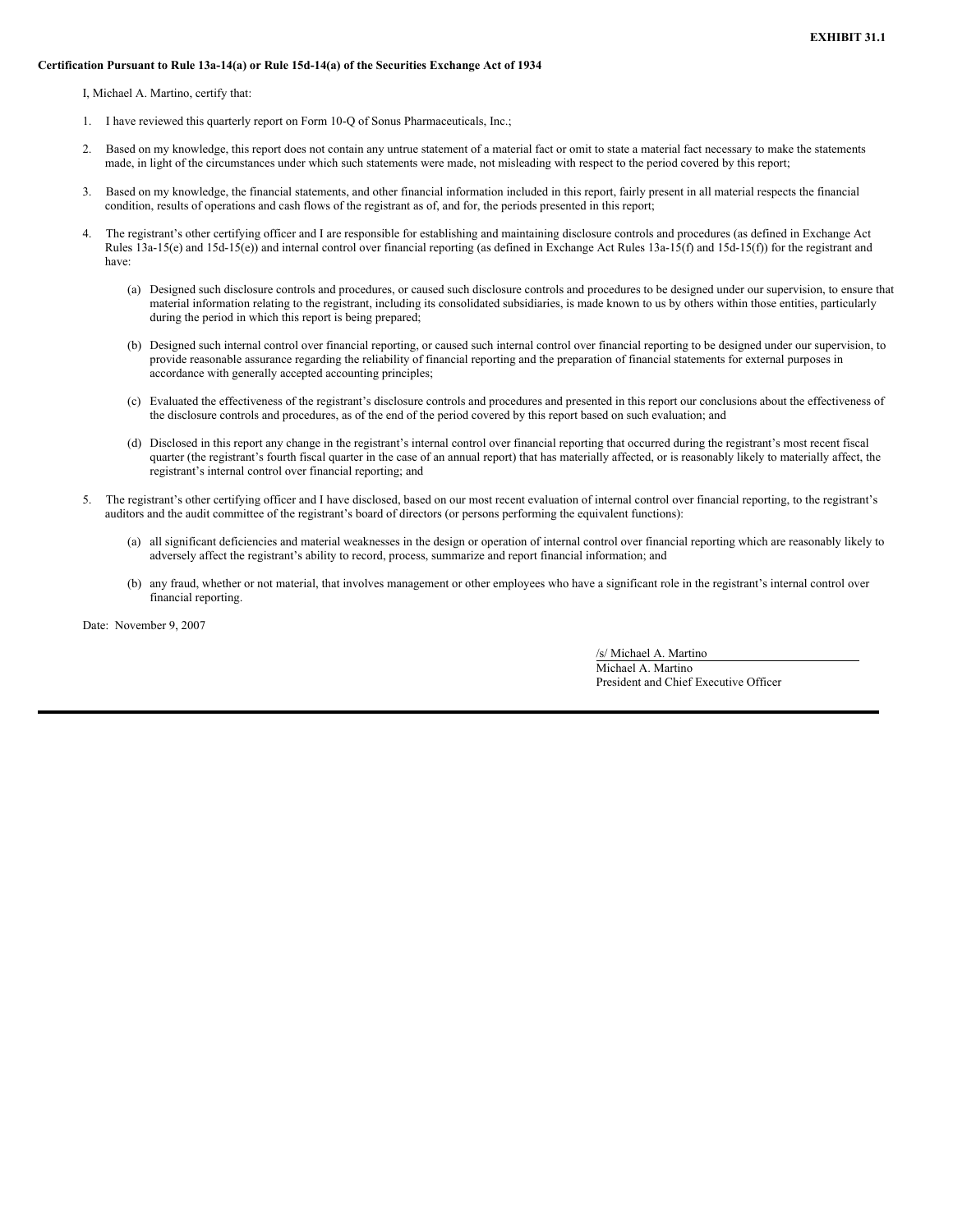### **Certification Pursuant to Rule 13a-14(a) or Rule 15d-14(a) of the Securities Exchange Act of 1934**

I, Alan Fuhrman, certify that:

- 1. I have reviewed this quarterly report on Form 10-Q of Sonus Pharmaceuticals, Inc.;
- 2. Based on my knowledge, this report does not contain any untrue statement of a material fact or omit to state a material fact necessary to make the statements made, in light of the circumstances under which such statements were made, not misleading with respect to the period covered by this report;
- 3. Based on my knowledge, the financial statements, and other financial information included in this report, fairly present in all material respects the financial condition, results of operations and cash flows of the registrant as of, and for, the periods presented in this report;
- 4. The registrant's other certifying officer and I are responsible for establishing and maintaining disclosure controls and procedures (as defined in Exchange Act Rules 13a-15(e) and 15d-15(e)) and internal control over financial reporting (as defined in Exchange Act Rules 13a-15(f) and 15d-15(f)) for the registrant and have:
	- (a) Designed such disclosure controls and procedures, or caused such disclosure controls and procedures to be designed under our supervision, to ensure that material information relating to the registrant, including its consolidated subsidiaries, is made known to us by others within those entities, particularly during the period in which this report is being prepared;
	- (b) Designed such internal control over financial reporting, or caused such internal control over financial reporting to be designed under our supervision, to provide reasonable assurance regarding the reliability of financial reporting and the preparation of financial statements for external purposes in accordance with generally accepted accounting principles;
	- (c) Evaluated the effectiveness of the registrant's disclosure controls and procedures and presented in this report our conclusions about the effectiveness of the disclosure controls and procedures, as of the end of the period covered by this report based on such evaluation; and
	- (d) Disclosed in this report any change in the registrant's internal control over financial reporting that occurred during the registrant's most recent fiscal quarter (the registrant's fourth fiscal quarter in the case of an annual report) that has materially affected, or is reasonably likely to materially affect, the registrant's internal control over financial reporting; and
- 5. The registrant's other certifying officer and I have disclosed, based on our most recent evaluation of internal control over financial reporting, to the registrant's auditors and the audit committee of the registrant's board of directors (or persons performing the equivalent functions):
	- (a) all significant deficiencies and material weaknesses in the design or operation of internal control over financial reporting which are reasonably likely to adversely affect the registrant's ability to record, process, summarize and report financial information; and
	- (b) any fraud, whether or not material, that involves management or other employees who have a significant role in the registrant's internal control over financial reporting.

Date: November 9, 2007

/s/ Alan Fuhrman Alan Fuhrman Senior Vice President and Chief Financial Officer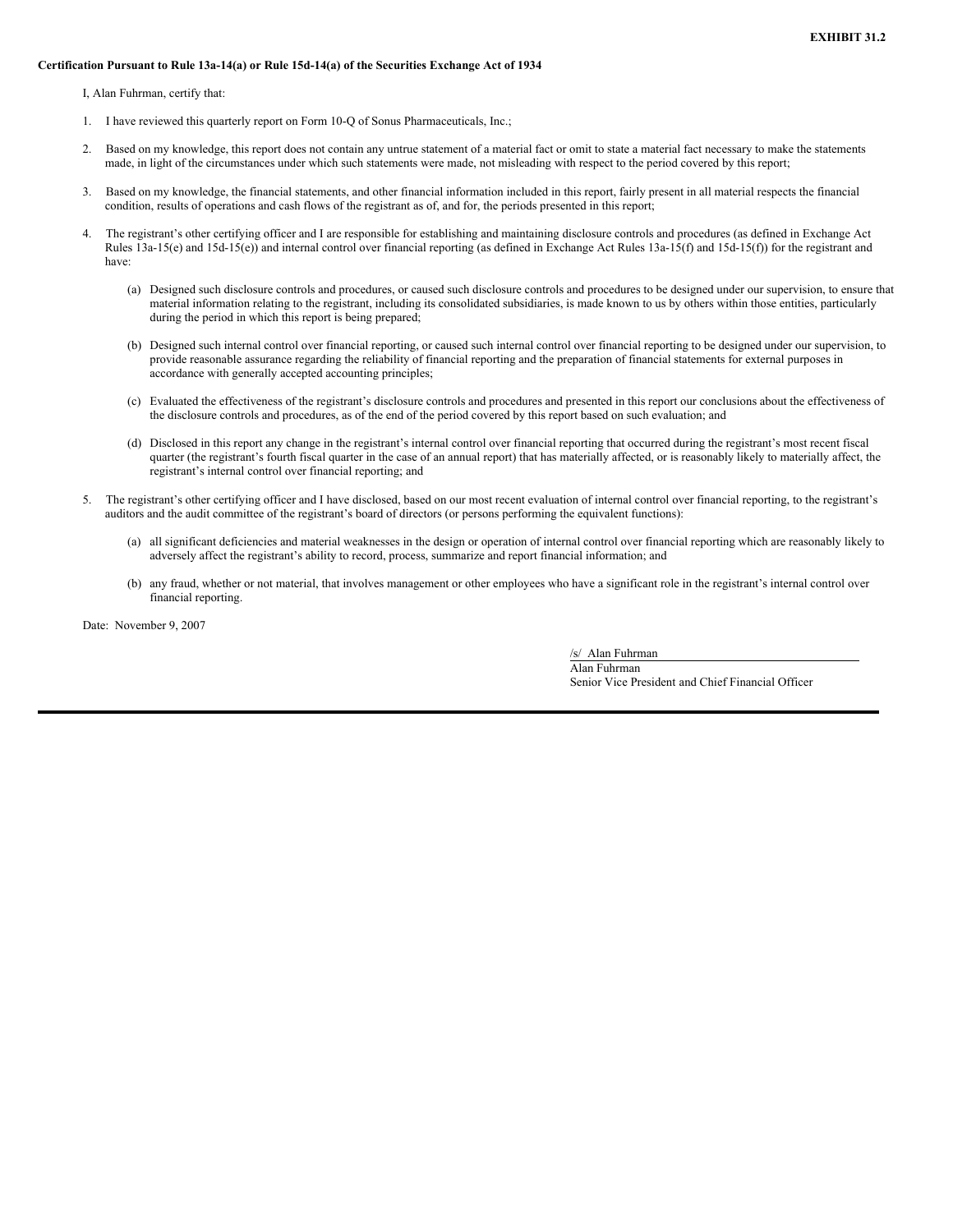## Certification Pursuant to Rule 13a-14(b) or Rule 15d-14(b) of the Securities Exchange Act of 1934 and U.S.C. Section 1350

I, Michael A. Martino, President and Chief Executive Officer of Sonus Pharmaceuticals, Inc. (the "Company"), certify, pursuant to Rule 13a-14(b) or Rule 15d-14(b) of the Securities Exchange Act of 1934 and 18 U.S.C. Section 1350, that:

- (1) the Quarterly Report on Form 10-Q of the Company for the quarterly period ended September 30, 2007 (the "Report") fully complies with the requirements of Section 13(a) or 15(d) of the Securities Exchange Act of 1934 (15 U.S.C. 78m or 78o(d)); and
- (2) the information contained in the Report fairly presents, in all material respects, the financial condition and results of operations of the Company.

Dated: November 9, 2007

/s/ Michael A. Martino Michael A. Martino President and Chief Executive Officer